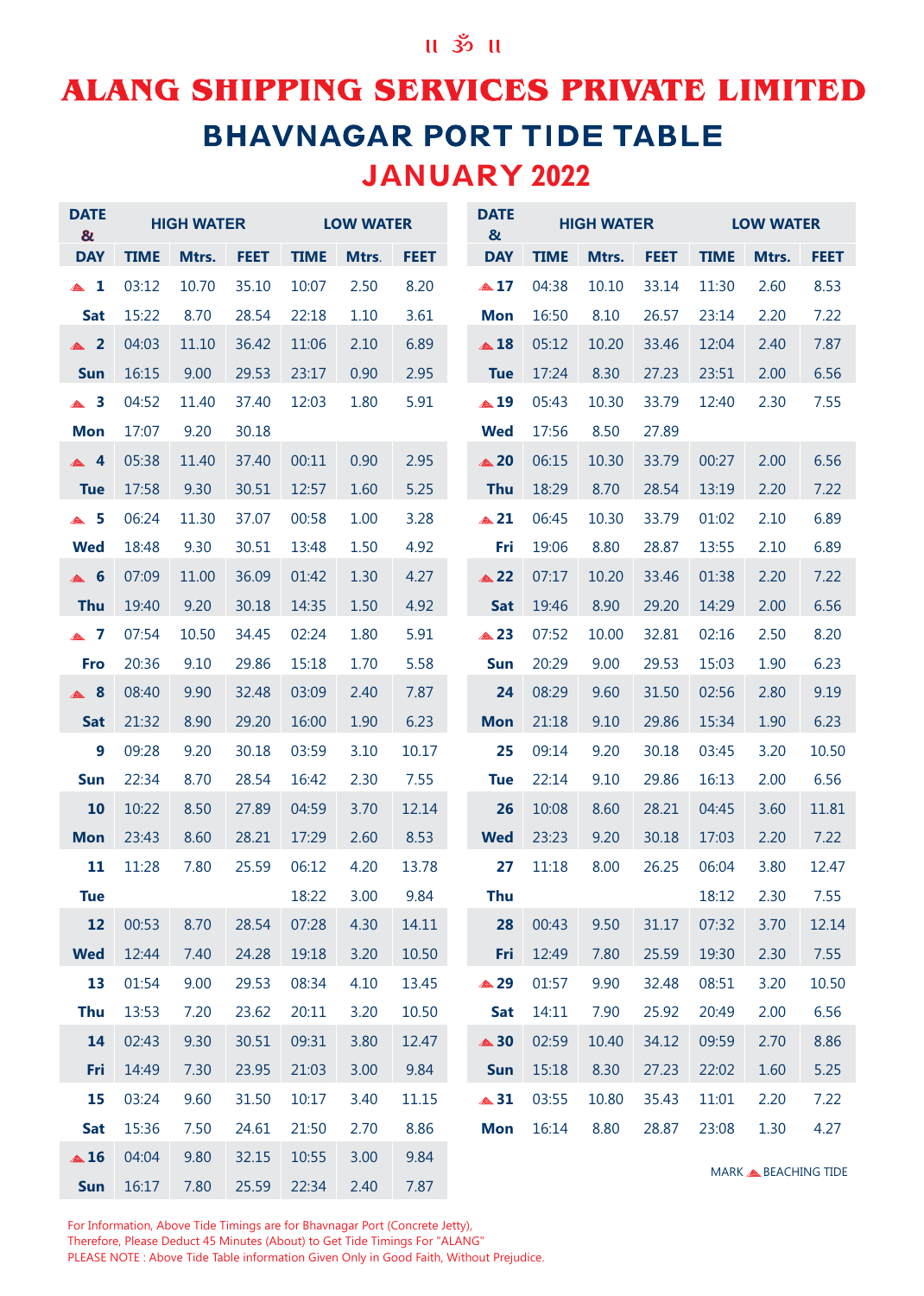### $II$   $35$   $II$

# ALANG SHIPPING SERVICES PRIVATE LIMITED **BHAVNAGAR PORT TIDE TABLE** FEBRUARY 2022

| <b>DATE</b><br>$\alpha$ |             | <b>HIGH WATER</b> |             |             | <b>LOW WATER</b> |             | <b>DATE</b><br>$\boldsymbol{\alpha}$ |             | <b>HIGH WATER</b> |             |             | <b>LOW WATER</b>                |             |
|-------------------------|-------------|-------------------|-------------|-------------|------------------|-------------|--------------------------------------|-------------|-------------------|-------------|-------------|---------------------------------|-------------|
| <b>DAY</b>              | <b>TIME</b> | Mtrs.             | <b>FEET</b> | <b>TIME</b> | Mtrs.            | <b>FEET</b> | <b>DAY</b>                           | <b>TIME</b> | Mtrs.             | <b>FEET</b> | <b>TIME</b> | Mtrs.                           | <b>FEET</b> |
| $\blacktriangle$ 1      | 04:45       | 11.10             | 36.42       | 11:56       | 1.80             | 5.91        | $\triangle$ 17                       | 05:24       | 10.30             | 33.79       | 12:24       | 2.00                            | 6.56        |
| <b>Tue</b>              | 17:06       | 9.20              | 30.18       |             |                  |             | <b>Thu</b>                           | 17:38       | 9.00              | 29.53       |             |                                 |             |
| $\triangle$ 2           | 05:30       | 11.20             | 36.74       | 00:03       | 1.10             | 3.61        | $\triangle$ 18                       | 05:53       | 10.40             | 34.12       | 00:19       | 1.80                            | 5.91        |
| <b>Wed</b>              | 17:55       | 9.50              | 31.17       | 12:47       | 1.50             | 4.92        | Fri                                  | 18:10       | 9.30              | 30.51       | 13:02       | 1.80                            | 5.91        |
| $\triangle$ 3           | 06:12       | 11.10             | 36.42       | 00:51       | 1.10             | 3.61        | $\triangle$ 19                       | 06:22       | 10.40             | 34.12       | 00:54       | 1.80                            | 5.91        |
| <b>Thu</b>              | 18:39       | 9.70              | 31.82       | 13:34       | 1.30             | 4.27        | Sat                                  | 18:46       | 9.60              | 31.50       | 13:37       | 1.50                            | 4.92        |
| $\triangle$ 4           | 06:51       | 10.80             | 35.43       | 01:32       | 1.30             | 4.27        | $\triangle 20$                       | 06:52       | 10.30             | 33.79       | 01:29       | 1.90                            | 6.23        |
| Fri                     | 19:25       | 9.70              | 31.82       | 14:16       | 1.30             | 4.27        | <b>Sun</b>                           | 19:25       | 9.70              | 31.82       | 14:11       | 1.40                            | 4.59        |
| $\triangle$ 5           | 07:29       | 10.40             | 34.12       | 02:09       | 1.70             | 5.58        | $\triangle$ 21                       | 07:27       | 10.00             | 32.81       | 02:05       | 2.10                            | 6.89        |
| <b>Sat</b>              | 20:10       | 9.60              | 31.50       | 14:52       | 1.40             | 4.59        | <b>Mon</b>                           | 20:07       | 9.80              | 32.15       | 14:42       | 1.30                            | 4.27        |
| $\triangle$ 6           | 08:07       | 9.80              | 32.15       | 02:46       | 2.30             | 7.55        | $\triangle$ 22                       | 08:04       | 9.60              | 31.50       | 02:45       | 2.40                            | 7.87        |
| <b>Sun</b>              | 20:54       | 9.30              | 30.51       | 15:23       | 1.60             | 5.25        | <b>Tue</b>                           | 20:53       | 9.80              | 32.15       | 15:13       | 1.40                            | 4.59        |
| 7                       | 08:45       | 9.10              | 29.86       | 03:25       | 2.90             | 9.51        | 23                                   | 08:49       | 9.10              | 29.86       | 03:30       | 2.80                            | 9.19        |
| <b>Mon</b>              | 21:43       | 9.00              | 29.53       | 15:53       | 2.10             | 6.89        | <b>Wed</b>                           | 21:48       | 9.60              | 31.50       | 15:48       | 1.70                            | 5.58        |
| 8                       | 09:30       | 8.40              | 27.56       | 04:11       | 3.60             | 11.81       | 24                                   | 09:45       | 8.40              | 27.56       | 04:27       | 3.30                            | 10.83       |
| <b>Tue</b>              | 22:36       | 8.70              | 28.54       | 16:24       | 2.60             | 8.53        | <b>Thu</b>                           | 22:55       | 9.40              | 30.84       | 16:36       | 2.20                            | 7.22        |
| 9                       | 10:24       | 7.60              | 24.93       | 05:10       | 4.20             | 13.78       | 25                                   | 11:04       | 7.70              | 25.26       | 05:44       | 3.70                            | 12.14       |
| Wed                     | 23:45       | 8.60              | 28.21       | 17:06       | 3.30             | 10.83       | Fri                                  |             |                   |             | 17:44       | 2.60                            | 8.53        |
| 10                      | 11:44       | 7.00              | 22.97       | 06:31       | 4.60             | 15.09       | 26                                   | 00:23       | 9.30              | 30.51       | 07:20       | 3.70                            | 12.14       |
| <b>Thu</b>              |             |                   |             | 18:05       | 3.70             | 12.14       | <b>Sat</b>                           | 12:47       | 7.50              | 24.61       | 19:14       | 2.80                            | 9.19        |
| 11                      | 01:00       | 8.60              | 28.21       | 07:54       | 4.50             | 14.76       | 27                                   | 01:46       | 9.60              | 31.50       | 08:47       | 3.20                            | 10.50       |
| Fri                     | 13:14       | 6.80              | 22.31       | 19:15       | 3.90             | 12.80       | Sun                                  | 14:14       | 7.80              | 25.59       | 20:42       | 2.50                            | 8.20        |
| 12                      | 02:04       | 8.80              | 28.87       | 09:01       | 4.10             | 13.45       | $\triangle$ 28                       | 02:54       | 10.00             | 32.81       | 09:56       | 2.60                            | 8.53        |
| <b>Sat</b>              | 14:23       | 7.00              | 22.97       | 20:22       | 3.70             | 12.14       | <b>Mon</b>                           | 15:20       | 8.40              | 27.56       | 21:57       | 2.00                            | 6.56        |
| 13                      | 02:56       | 9.20              | 30.18       | 09:53       | 3.50             | 11.48       |                                      |             |                   |             |             |                                 |             |
| <b>Sun</b>              | 15:16       | 7.30              | 23.95       | 21:22       | 3.30             | 10.83       |                                      |             |                   |             |             |                                 |             |
| 14                      | 03:41       | 9.50              | 31.17       | 10:34       | 3.00             | 9.84        |                                      |             |                   |             |             |                                 |             |
| <b>Mon</b>              | 15:59       | 7.80              | 25.59       | 22:15       | 2.80             | 9.19        |                                      |             |                   |             |             |                                 |             |
| $\triangle$ 15          | 04:20       | 9.80              | 32.15       | 11:11       | 2.60             | 8.53        |                                      |             |                   |             |             |                                 |             |
| <b>Tue</b>              | 16:34       | 8.30              | 27.23       | 23:01       | 2.30             | 7.55        |                                      |             |                   |             |             |                                 |             |
| $\triangle$ 16          | 04:52       | 10.10             | 33.14       | 11:46       | 2.30             | 7.55        |                                      |             |                   |             |             | MARK <b>&amp; BEACHING TIDE</b> |             |

For Information, Above Tide Timings are for Bhavnagar Port (Concrete Jetty), Therefore, Please Deduct 45 Minutes (About) to Get Tide Timings For "ALANG" PLEASE NOTE : Above Tide Table information Given Only in Good Faith, Without Prejudice.

2.00

6.56

23:40 28.54

**Wed** 17:07

8.70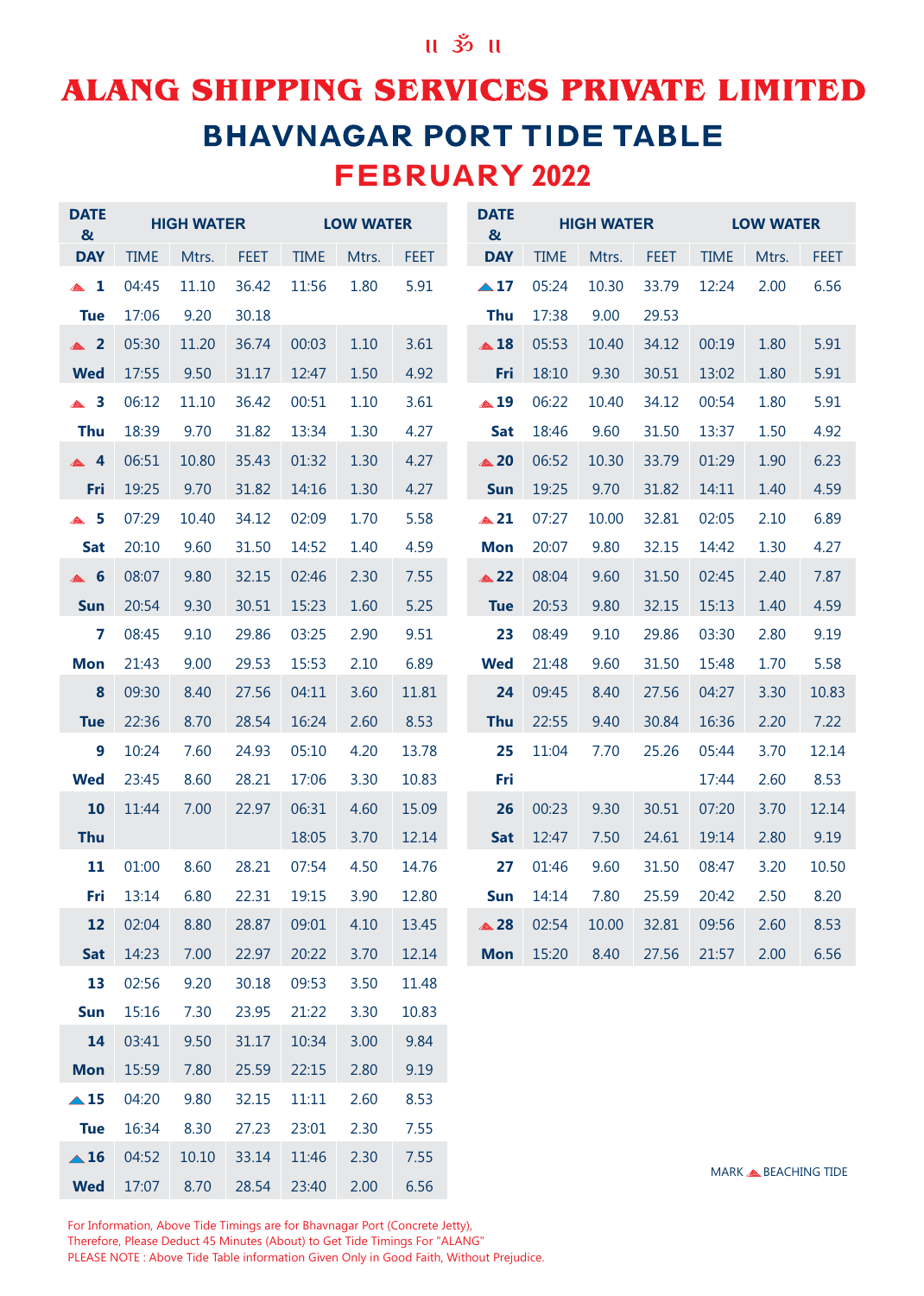## **ALANG SHIPPING SERVICES PRIVATE LIMITED BHAVNAGAR PORT TIDE TABLE** MARCH 2022

| <b>DATE</b><br>$\boldsymbol{\alpha}$ |             | <b>HIGH WATER</b> |             |             | <b>LOW WATER</b> |             | <b>DATE</b><br>$\boldsymbol{\alpha}$ |             | <b>HIGH WATER</b> |             |             | <b>LOW WATER</b>                |             |
|--------------------------------------|-------------|-------------------|-------------|-------------|------------------|-------------|--------------------------------------|-------------|-------------------|-------------|-------------|---------------------------------|-------------|
| <b>DAY</b>                           | <b>TIME</b> | Mtrs.             | <b>FEET</b> | <b>TIME</b> | Mtrs.            | <b>FEET</b> | <b>DAY</b>                           | <b>TIME</b> | Mtrs.             | <b>FEET</b> | <b>TIME</b> | Mtrs.                           | <b>FEET</b> |
| $\blacktriangle$ 1                   | 03:50       | 10.40             | 34.12       | 10:52       | 2.00             | 6.56        | $\triangle 17$                       | 04:24       | 9.90              | 32.48       | 11:21       | 2.00                            | 6.56        |
| <b>Tue</b>                           | 16:15       | 9.00              | 29.53       | 23:00       | 1.60             | 5.25        | <b>Thu</b>                           | 16:42       | 9.20              | 30.18       | 23:22       | 2.00                            | 6.56        |
| $\triangle$ 2                        | 04:37       | 10.70             | 35.10       | 11:44       | 1.60             | 5.25        | $\triangle$ 18                       | 04:54       | 10.20             | 33.46       | 11:59       | 1.60                            | 5.25        |
| <b>Wed</b>                           | 17:03       | 9.50              | 31.17       | 23:53       | 1.30             | 4.27        | Fri                                  | 17:13       | 9.70              | 31.82       |             |                                 |             |
| $\triangle$ 3                        | 05:17       | 10.80             | 35.43       | 12:29       | 1.30             | 4.27        | $\triangle$ 19                       | 05:24       | 10.30             | 33.79       | 00:03       | 1.70                            | 5.58        |
| <b>Thu</b>                           | 17:45       | 9.90              | 32.48       |             |                  |             | <b>Sat</b>                           | 17:48       | 10.10             | 33.14       | 12:37       | 1.30                            | 4.27        |
| $\triangle$ 4                        | 05:54       | 10.70             | 35.10       | 00:37       | 1.30             | 4.27        | $\triangle$ 20                       | 05:55       | 10.30             | 33.79       | 00:42       | 1.60                            | 5.25        |
| Fri                                  | 18:25       | 10.10             | 33.14       | 13:10       | 1.10             | 3.61        | <b>Sun</b>                           | 18:26       | 10.30             | 33.79       | 13:13       | 1.10                            | 3.61        |
| 5<br>$\triangle$                     | 06:28       | 10.40             | 34.12       | 01:16       | 1.50             | 4.92        | $\triangle$ 21                       | 06:27       | 10.10             | 33.14       | 01:20       | 1.70                            | 5.58        |
| <b>Sat</b>                           | 19:02       | 10.10             | 33.14       | 13:45       | 1.10             | 3.61        | <b>Mon</b>                           | 19:04       | 10.50             | 34.45       | 13:46       | 0.90                            | 2.95        |
| - 6<br>$\blacktriangle$              | 07:01       | 10.00             | 32.81       | 01:50       | 1.80             | 5.91        | $\triangle$ 22                       | 07:05       | 9.80              | 32.15       | 01:57       | 1.80                            | 5.91        |
| <b>Sun</b>                           | 19:40       | 10.00             | 32.81       | 14:14       | 1.30             | 4.27        | <b>Tue</b>                           | 19:47       | 10.50             | 34.45       | 14:18       | 0.90                            | 2.95        |
| 7                                    | 07:33       | 9.50              | 31.17       | 02:21       | 2.30             | 7.55        | $\triangle$ 23                       | 07:47       | 9.40              | 30.84       | 02:36       | 2.10                            | 6.89        |
| <b>Mon</b>                           | 20:16       | 9.70              | 31.82       | 14:39       | 1.50             | 4.92        | <b>Wed</b>                           | 20:35       | 10.30             | 33.79       | 14:51       | 1.20                            | 3.94        |
| 8                                    | 08:09       | 8.90              | 29.20       | 02:53       | 2.80             | 9.19        | $\triangle$ 24                       | 08:38       | 8.80              | 28.87       | 03:23       | 2.60                            | 8.53        |
| <b>Tue</b>                           | 20:55       | 9.40              | 30.84       | 15:01       | 2.00             | 6.56        | <b>Thu</b>                           | 21:30       | 9.90              | 32.48       | 15:31       | 1.70                            | 5.58        |
| 9                                    | 08:50       | 8.20              | 26.90       | 03:29       | 3.40             | 11.15       | 25                                   | 09:42       | 8.10              | 26.57       | 04:19       | 3.10                            | 10.17       |
| <b>Wed</b>                           | 21:38       | 9.00              | 29.53       | 15:26       | 2.60             | 8.53        | Fri                                  | 22:40       | 9.50              | 31.17       | 16:22       | 2.40                            | 7.87        |
| 10                                   | 09:39       | 7.50              | 24.61       | 04:13       | 4.00             | 13.12       | 26                                   | 11:12       | 7.60              | 24.93       | 05:36       | 3.60                            | 11.81       |
| <b>Thu</b>                           | 22:35       | 8.60              | 28.21       | 16:00       | 3.40             | 11.15       | <b>Sat</b>                           |             |                   |             | 17:36       | 3.00                            | 9.84        |
| 11                                   | 10:53       | 6.90              | 22.64       | 05:18       | 4.50             | 14.76       | 27                                   | 00:11       | 9.30              | 30.51       | 07:17       | 3.50                            | 11.48       |
| Fri                                  | 23:53       | 8.40              | 27.56       | 16:52       | 4.00             | 13.12       | <b>Sun</b>                           | 12:57       | 7.60              | 24.93       | 19:15       | 3.20                            | 10.50       |
| 12                                   | 12:31       | 6.70              | 21.98       | 07:04       | 4.60             | 15.09       | 28                                   | 01:38       | 9.40              | 30.84       | 08:40       | 3.00                            | 9.84        |
| Sat                                  |             |                   |             | 18:14       | 4.40             | 14.44       | <b>Mon</b>                           | 14:18       | 8.10              | 26.57       | 20:43       | 2.80                            | 9.19        |
| 13                                   | 01:15       | 8.50              | 27.89       | 08:25       | 4.20             | 13.78       | 29                                   | 02:45       | 9.70              | 31.82       | 09:42       | 2.40                            | 7.87        |
| <b>Sun</b>                           | 13:51       | 7.00              | 22.97       | 19:45       | 4.20             | 13.78       | <b>Tue</b>                           | 15:19       | 8.80              | 28.87       | 21:50       | 2.30                            | 7.55        |
| 14                                   | 02:19       | 8.80              | 28.87       | 09:17       | 3.60             | 11.81       | $\triangle$ 30                       | 03:37       | 10.00             | 32.81       | 10:35       | 1.80                            | 5.91        |
| <b>Mon</b>                           | 14:48       | 7.50              | 24.61       | 20:54       | 3.60             | 11.81       | <b>Wed</b>                           | 16:07       | 9.40              | 30.84       | 22:45       | 1.90                            | 6.23        |
| 15                                   | 03:10       | 9.20              | 30.18       | 10:01       | 3.00             | 9.84        | $\triangle 31$                       | 04:19       | 10.20             | 33.46       | 11:20       | 1.40                            | 4.59        |
| <b>Tue</b>                           | 15:32       | 8.10              | 26.57       | 21:51       | 3.00             | 9.84        | <b>Thu</b>                           | 16:48       | 9.90              | 32.48       | 23:34       | 1.70                            | 5.58        |
| 16                                   | 03:50       | 9.60              | 31.50       | 10:40       | 2.50             | 8.20        |                                      |             |                   |             |             | MARK <b>&amp; BEACHING TIDE</b> |             |
| <b>Wed</b>                           | 16:08       | 8.60              | 28.21       | 22:39       | 2.40             | 7.87        |                                      |             |                   |             |             |                                 |             |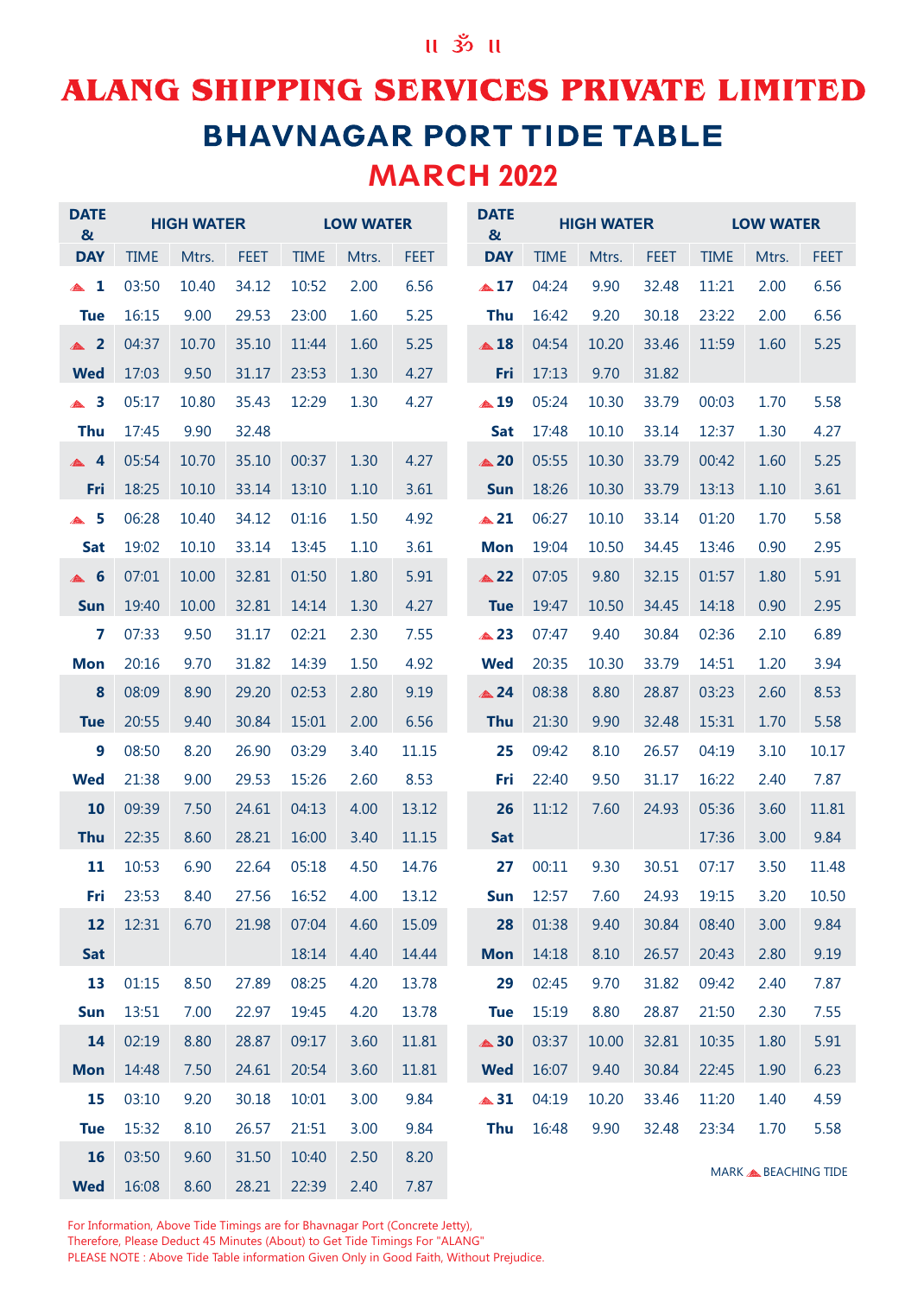## **ALANG SHIPPING SERVICES PRIVATE LIMITED BHAVNAGAR PORT TIDE TABLE** APRIL 2022

| <b>DATE</b><br>$\boldsymbol{\alpha}$ |             | <b>HIGH WATER</b> |             |             | <b>LOW WATER</b> |             | <b>DATE</b><br>$\boldsymbol{\alpha}$ |             | <b>HIGH WATER</b> |             |             | <b>LOW WATER</b>                |             |
|--------------------------------------|-------------|-------------------|-------------|-------------|------------------|-------------|--------------------------------------|-------------|-------------------|-------------|-------------|---------------------------------|-------------|
| <b>DAY</b>                           | <b>TIME</b> | Mtrs.             | <b>FEET</b> | <b>TIME</b> | Mtrs.            | <b>FEET</b> | <b>DAY</b>                           | <b>TIME</b> | Mtrs.             | <b>FEET</b> | <b>TIME</b> | Mtrs.                           | <b>FEET</b> |
| $\blacktriangle$ 1                   | 04:56       | 10.20             | 33.46       | 12:02       | 1.20             | 3.94        | $\triangle 17$                       | 04:51       | 10.10             | 33.14       | 12:08       | 1.00                            | 3.28        |
| Fri                                  | 17:26       | 10.20             | 33.46       |             |                  |             | <b>Sun</b>                           | 17:23       | 10.70             | 35.10       |             |                                 |             |
| $\triangle$ 2                        | 05:30       | 10.10             | 33.14       | 00:15       | 1.70             | 5.58        | $\triangle$ 18                       | 05:25       | 10.00             | 32.81       | 00:26       | 1.70                            | 5.58        |
| <b>Sat</b>                           | 18:02       | 10.40             | 34.12       | 12:38       | 1.20             | 3.94        | <b>Mon</b>                           | 18:03       | 11.00             | 36.09       | 12:45       | 0.80                            | 2.62        |
| $\triangle$ 3                        | 06:01       | 9.80              | 32.15       | 00:53       | 1.80             | 5.91        | $\triangle$ 19                       | 06:04       | 9.80              | 32.15       | 01:09       | 1.70                            | 5.58        |
| <b>Sun</b>                           | 18:35       | 10.40             | 34.12       | 13:06       | 1.20             | 3.94        | <b>Tue</b>                           | 18:46       | 11.10             | 36.42       | 13:21       | 0.70                            | 2.30        |
| $\triangle 4$                        | 06:31       | 9.50              | 31.17       | 01:26       | 2.10             | 6.89        | $\triangle$ 20                       | 06:47       | 9.50              | 31.17       | 01:50       | 1.80                            | 5.91        |
| <b>Mon</b>                           | 19:09       | 10.30             | 33.79       | 13:32       | 1.40             | 4.59        | <b>Wed</b>                           | 19:31       | 10.90             | 35.76       | 13:56       | 0.90                            | 2.95        |
| $\triangle$ 5                        | 07:04       | 9.10              | 29.86       | 01:55       | 2.40             | 7.87        | $\triangle 21$                       | 07:38       | 9.10              | 29.86       | 02:32       | 2.10                            | 6.89        |
| <b>Tue</b>                           | 19:40       | 10.00             | 32.81       | 13:54       | 1.70             | 5.58        | <b>Thu</b>                           | 20:21       | 10.60             | 34.78       | 14:35       | 1.30                            | 4.27        |
| $6\phantom{1}6$                      | 07:39       | 8.60              | 28.21       | 02:25       | 2.70             | 8.86        | $\triangle$ 22                       | 08:37       | 8.50              | 27.89       | 03:20       | 2.50                            | 8.20        |
| <b>Wed</b>                           | 20:14       | 9.70              | 31.82       | 14:15       | 2.10             | 6.89        | Fri                                  | 21:19       | 10.10             | 33.14       | 15:19       | 2.00                            | 6.56        |
| 7                                    | 08:18       | 8.00              | 26.25       | 02:55       | 3.10             | 10.17       | 23                                   | 09:52       | 8.10              | 26.57       | 04:18       | 2.90                            | 9.51        |
| <b>Thu</b>                           | 20:53       | 9.30              | 30.51       | 14:42       | 2.70             | 8.86        | <b>Sat</b>                           | 22:31       | 9.60              | 31.50       | 16:16       | 2.70                            | 8.86        |
| 8                                    | 09:08       | 7.50              | 24.61       | 03:32       | 3.70             | 12.14       | 24                                   | 11:23       | 7.80              | 25.59       | 05:35       | 3.20                            | 10.50       |
| Fri                                  | 21:43       | 8.90              | 29.20       | 15:18       | 3.40             | 11.15       | <b>Sun</b>                           | 23:57       | 9.30              | 30.51       | 17:38       | 3.30                            | 10.83       |
| $\boldsymbol{9}$                     | 10:15       | 7.00              | 22.97       | 04:23       | 4.20             | 13.78       | 25                                   | 12:58       | 8.10              | 26.57       | 07:04       | 3.10                            | 10.17       |
| <b>Sat</b>                           | 22:50       | 8.50              | 27.89       | 16:05       | 4.10             | 13.45       | <b>Mon</b>                           |             |                   |             | 19:15       | 3.40                            | 11.15       |
| 10                                   | 11:46       | 6.90              | 22.64       | 05:51       | 4.40             | 14.44       | 26                                   | 01:19       | 9.30              | 30.51       | 08:18       | 2.60                            | 8.53        |
| <b>Sun</b>                           |             |                   |             | 17:19       | 4.50             | 14.76       | <b>Tue</b>                           | 14:11       | 8.60              | 28.21       | 20:32       | 3.00                            | 9.84        |
| 11                                   | 00:14       | 8.40              | 27.56       | 07:29       | 4.20             | 13.78       | 27                                   | 02:22       | 9.40              | 30.84       | 09:15       | 2.20                            | 7.22        |
| <b>Mon</b>                           | 13:08       | 7.20              | 23.62       | 19:01       | 4.40             | 14.44       | <b>Wed</b>                           | 15:05       | 9.20              | 30.18       | 21:34       | 2.60                            | 8.53        |
| 12                                   | 01:28       | 8.60              | 28.21       | 08:26       | 3.60             | 11.81       | $\triangle$ 28                       | 03:13       | 9.50              | 31.17       | 10:04       | 1.80                            | 5.91        |
| <b>Tue</b>                           | 14:09       | 7.80              | 25.59       | 20:18       | 3.90             | 12.80       | <b>Thu</b>                           | 15:50       | 9.80              | 32.15       | 22:25       | 2.40                            | 7.87        |
| 13                                   | 02:24       | 8.90              | 29.20       | 09:15       | 3.00             | 9.84        | ▲ 29                                 | 03:53       | 9.50              | 31.17       | 10:49       | 1.50                            | 4.92        |
| <b>Wed</b>                           | 14:56       | 8.40              | 27.56       | 21:16       | 3.20             | 10.50       | Fri                                  | 16:27       | 10.10             | 33.14       | 23:11       | 2.20                            | 7.22        |
| 14                                   | 03:07       | 9.30              | 30.51       | 10:00       | 2.40             | 7.87        | $\triangle$ 30                       | 04:30       | 9.50              | 31.17       | 11:27       | 1.40                            | 4.59        |
| <b>Thu</b>                           | 15:35       | 9.10              | 29.86       | 22:07       | 2.60             | 8.53        | Sat                                  | 17:02       | 10.40             | 34.12       | 23:51       | 2.20                            | 7.22        |
| 15                                   | 03:45       | 9.70              | 31.82       | 10:45       | 1.80             | 5.91        |                                      |             |                   |             |             |                                 |             |
| Fri                                  | 16:10       | 9.70              | 31.82       | 22:56       | 2.20             | 7.22        |                                      |             |                   |             |             |                                 |             |
| $\triangle$ 16                       | 04:19       | 9.90              | 32.48       | 11:27       | 1.30             | 4.27        |                                      |             |                   |             |             |                                 |             |
| Sat                                  | 16:47       | 10.30             | 33.79       | 23:42       | 1.90             | 6.23        |                                      |             |                   |             |             | MARK <b>&amp; BEACHING TIDE</b> |             |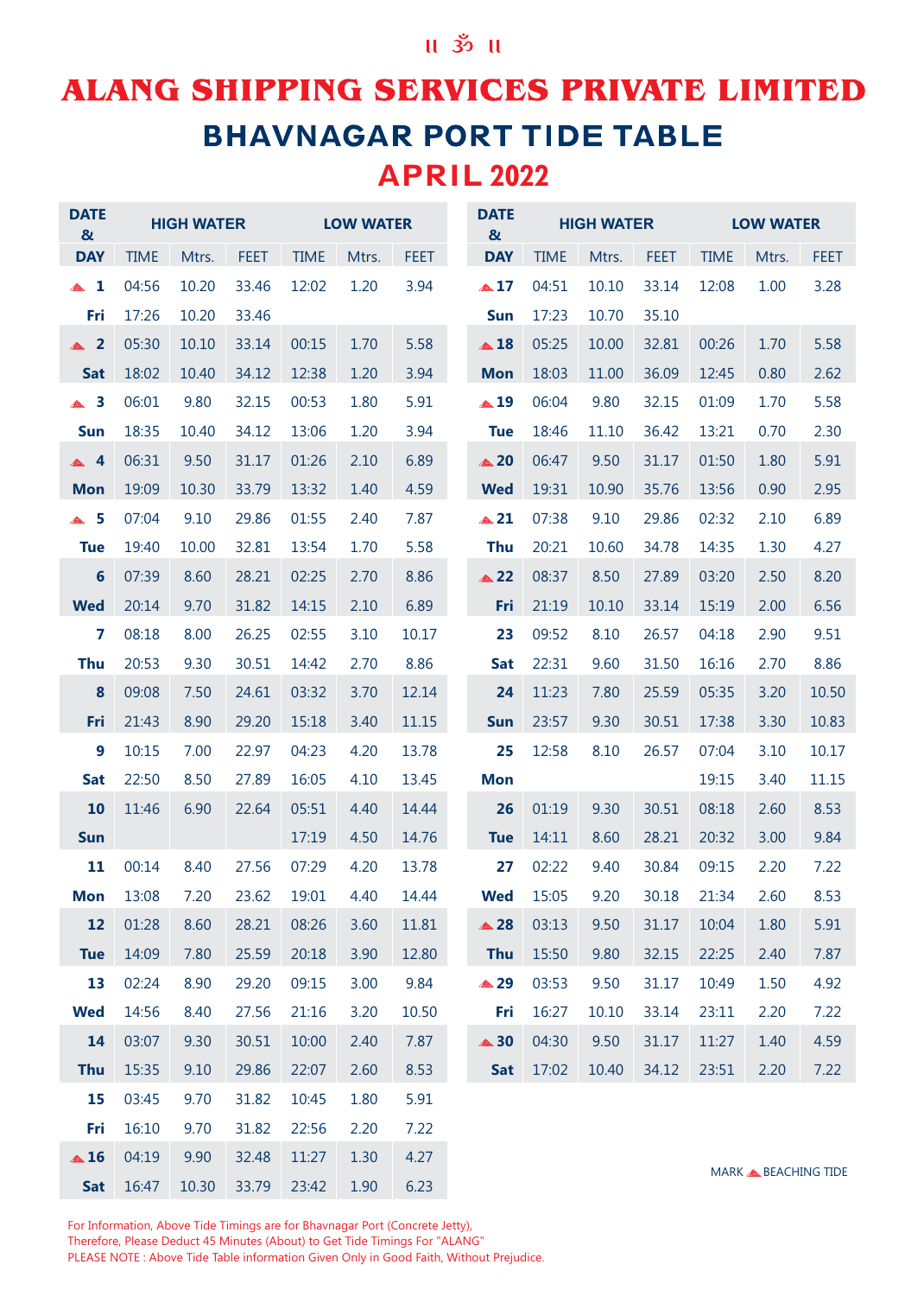### **ALANG SHIPPING SERVICES PRIVATE LIMITED BHAVNAGAR PORT TIDE TABLE** MAY 2022

| <b>DATE</b><br>$\boldsymbol{\alpha}$ |             | <b>HIGH WATER</b> |             |             | <b>LOW WATER</b> |             | <b>DATE</b><br>$\boldsymbol{\alpha}$ |             | <b>HIGH WATER</b> |             |             | <b>LOW WATER</b>                |             |
|--------------------------------------|-------------|-------------------|-------------|-------------|------------------|-------------|--------------------------------------|-------------|-------------------|-------------|-------------|---------------------------------|-------------|
| <b>DAY</b>                           | <b>TIME</b> | Mtrs.             | <b>FEET</b> | <b>TIME</b> | Mtrs.            | <b>FEET</b> | <b>DAY</b>                           | <b>TIME</b> | Mtrs.             | <b>FEET</b> | <b>TIME</b> | Mtrs.                           | <b>FEET</b> |
| $\blacktriangle$ 1                   | 05:03       | 9.40              | 30.84       | 11:59       | 1.40             | 4.59        | $\triangle 17$                       | 05:01       | 9.60              | 31.50       | 00:08       | 1.90                            | 6.23        |
| <b>Sun</b>                           | 17:36       | 10.50             | 34.45       |             |                  |             | <b>Tue</b>                           | 17:43       | 11.40             | 37.40       | 12:19       | 0.70                            | 2.30        |
| $\triangle$ 2                        | 05:34       | 9.20              | 30.18       | 00:27       | 2.30             | 7.55        | $\triangle$ 18                       | 05:47       | 9.50              | 31.17       | 00:56       | 1.90                            | 6.23        |
| <b>Mon</b>                           | 18:07       | 10.50             | 34.45       | 12:27       | 1.50             | 4.92        | <b>Wed</b>                           | 18:29       | 11.40             | 37.40       | 13:00       | 0.80                            | 2.62        |
| $\triangle$ 3                        | 06:06       | 8.90              | 29.20       | 01:00       | 2.40             | 7.87        | $\triangle$ 19                       | 06:36       | 9.20              | 30.18       | 01:45       | 1.90                            | 6.23        |
| <b>Tue</b>                           | 18:38       | 10.40             | 34.12       | 12:49       | 1.70             | 5.58        | <b>Thu</b>                           | 19:17       | 11.20             | 36.74       | 13:40       | 1.10                            | 3.61        |
| $\triangle 4$                        | 06:38       | 8.60              | 28.21       | 01:31       | 2.50             | 8.20        | $\triangle$ 20                       | 07:34       | 8.90              | 29.20       | 02:31       | 2.00                            | 6.56        |
| <b>Wed</b>                           | 19:08       | 10.20             | 33.46       | 13:12       | 1.90             | 6.23        | Fri                                  | 20:10       | 10.80             | 35.43       | 14:24       | 1.50                            | 4.92        |
| $\triangle$ 5                        | 07:14       | 8.30              | 27.23       | 02:00       | 2.70             | 8.86        | $\triangle$ 21                       | 08:37       | 8.60              | 28.21       | 03:22       | 2.30                            | 7.55        |
| <b>Thu</b>                           | 19:42       | 9.90              | 32.48       | 13:38       | 2.30             | 7.55        | <b>Sat</b>                           | 21:09       | 10.30             | 33.79       | 15:13       | 2.10                            | 6.89        |
| 6                                    | 07:56       | 7.90              | 25.92       | 02:32       | 3.00             | 9.84        | $\triangle$ 22                       | 09:51       | 8.40              | 27.56       | 04:19       | 2.60                            | 8.53        |
| Fri                                  | 20:21       | 9.60              | 31.50       | 14:10       | 2.80             | 9.19        | <b>Sun</b>                           | 22:16       | 9.80              | 32.15       | 16:14       | 2.80                            | 9.19        |
| 7                                    | 08:45       | 7.60              | 24.93       | 03:07       | 3.40             | 11.15       | 23                                   | 11:16       | 8.40              | 27.56       | 05:25       | 2.70                            | 8.86        |
| <b>Sat</b>                           | 21:06       | 9.20              | 30.18       | 14:49       | 3.40             | 11.15       | <b>Mon</b>                           | 23:32       | 9.40              | 30.84       | 17:31       | 3.30                            | 10.83       |
| 8                                    | 09:45       | 7.40              | 24.28       | 03:52       | 3.80             | 12.47       | 24                                   | 12:37       | 8.60              | 28.21       | 06:37       | 2.70                            | 8.86        |
| <b>Sun</b>                           | 22:03       | 8.80              | 28.87       | 15:36       | 4.00             | 13.12       | <b>Tue</b>                           |             |                   |             | 18:57       | 3.40                            | 11.15       |
| 9                                    | 10:59       | 7.30              | 23.95       | 04:54       | 4.00             | 13.12       | 25                                   | 00:45       | 9.10              | 29.86       | 07:42       | 2.40                            | 7.87        |
| <b>Mon</b>                           | 23:11       | 8.60              | 28.21       | 16:41       | 4.40             | 14.44       | <b>Wed</b>                           | 13:47       | 9.00              | 29.53       | 20:09       | 3.30                            | 10.83       |
| 10                                   | 12:15       | 7.60              | 24.93       | 06:16       | 3.90             | 12.80       | 26                                   | 01:49       | 9.00              | 29.53       | 08:36       | 2.20                            | 7.22        |
| <b>Tue</b>                           |             |                   |             | 18:09       | 4.40             | 14.44       | <b>Thu</b>                           | 14:41       | 9.50              | 31.17       | 21:09       | 3.10                            | 10.17       |
| 11                                   | 00:22       | 8.60              | 28.21       | 07:23       | 3.50             | 11.48       | $\triangle 27$                       | 02:41       | 8.90              | 29.20       | 09:25       | 2.00                            | 6.56        |
| <b>Wed</b>                           | 13:19       | 8.10              | 26.57       | 19:30       | 4.00             | 13.12       | Fri                                  | 15:25       | 9.90              | 32.48       | 22:01       | 3.00                            | 9.84        |
| 12                                   | 01:24       | 8.80              | 28.87       | 08:17       | 2.90             | 9.51        | $\triangle$ 28                       | 03:23       | 8.80              | 28.87       | 10:10       | 1.90                            | 6.23        |
| <b>Thu</b>                           | 14:11       | 8.80              | 28.87       | 20:34       | 3.50             | 11.48       | Sat                                  | 16:02       | 10.20             | 33.46       | 22:47       | 2.60                            | 8.53        |
| 13                                   | 02:16       | 9.00              | 29.53       | 09:10       | 2.20             | 7.22        | ▲29                                  | 04:02       | 8.70              | 28.54       | 10:49       | 1.80                            | 5.91        |
| Fri                                  | 14:57       | 9.50              | 31.17       | 21:31       | 2.90             | 9.51        | <b>Sun</b>                           | 16:35       | 10.40             | 34.12       | 23:27       | 2.70                            | 8.86        |
| $\triangle$ 14                       | 02:59       | 9.30              | 30.51       | 10:00       | 1.60             | 5.25        | $\triangle$ 30                       | 04:38       | 8.60              | 28.21       | 11:22       | 1.80                            | 5.91        |
| <b>Sat</b>                           | 15:38       | 10.20             | 33.46       | 22:25       | 2.50             | 8.20        | <b>Mon</b>                           | 17:08       | 10.50             | 34.45       |             |                                 |             |
| $\triangle$ 15                       | 03:40       | 9.50              | 31.17       | 10:50       | 1.20             | 3.94        | $\triangle$ 31                       | 05:11       | 8.60              | 28.21       | 00:04       | 2.70                            | 8.86        |
| Sun                                  | 16:18       | 10.80             | 35.43       | 23:18       | 2.20             | 7.22        | <b>Tue</b>                           | 17:41       | 10.50             | 34.45       | 11:50       | 1.90                            | 6.23        |
| $\triangle$ 16                       | 04:20       | 9.70              | 31.82       | 11:37       | 0.90             | 2.95        |                                      |             |                   |             |             | MARK <b>&amp; BEACHING TIDE</b> |             |
| <b>Mon</b>                           | 17:00       | 11.20             | 36.74       |             |                  |             |                                      |             |                   |             |             |                                 |             |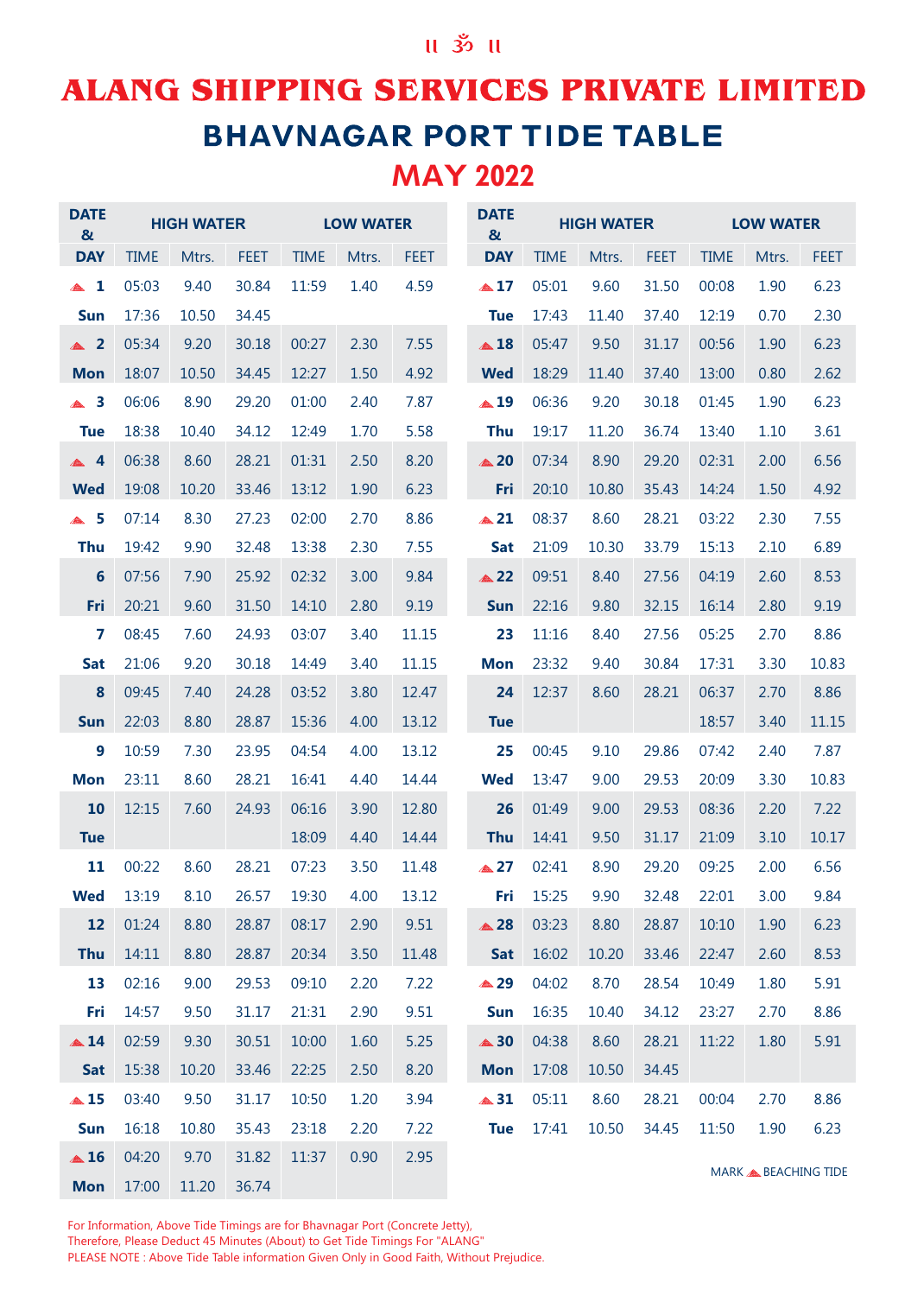### **ALANG SHIPPING SERVICES PRIVATE LIMITED BHAVNAGAR PORT TIDE TABLE** JUNE 2022

| <b>DATE</b>        |             | <b>HIGH WATER</b> |             |             | <b>LOW WATER</b> |             | <b>DATE</b><br>$\boldsymbol{\alpha}$ |             | <b>HIGH WATER</b> |             |             | <b>LOW WATER</b>                |             |
|--------------------|-------------|-------------------|-------------|-------------|------------------|-------------|--------------------------------------|-------------|-------------------|-------------|-------------|---------------------------------|-------------|
| <b>DAY</b>         | <b>TIME</b> | Mtrs.             | <b>FEET</b> | <b>TIME</b> | Mtrs.            | <b>FEET</b> | <b>DAY</b>                           | <b>TIME</b> | Mtrs.             | <b>FEET</b> | <b>TIME</b> | Mtrs.                           | <b>FEET</b> |
| $\blacktriangle$ 1 | 05:44       | 8.50              | 27.89       | 00:37       | 2.60             | 8.53        | $\triangle 17$                       | 06:30       | 9.30              | 30.51       | 01:40       | 1.90                            | 6.23        |
| <b>Wed</b>         | 18:12       | 10.40             | 34.12       | 12:15       | 2.00             | 6.56        | Fri                                  | 19:05       | 11.30             | 37.07       | 13:32       | 1.20                            | 3.94        |
| $\triangle$ 2      | 06:18       | 8.40              | 27.56       | 01:09       | 2.70             | 8.86        | $\triangle$ 18                       | 07:27       | 9.10              | 29.86       | 02:30       | 1.90                            | 6.23        |
| <b>Thu</b>         | 18:44       | 10.30             | 33.79       | 12:42       | 2.20             | 7.22        | Sat                                  | 19:57       | 10.90             | 35.76       | 14:17       | 1.60                            | 5.25        |
| $\triangle$ 3      | 06:54       | 8.20              | 26.90       | 01:41       | 2.70             | 8.86        | $\triangle$ 19                       | 08:30       | 9.00              | 29.53       | 03:20       | 2.00                            | 6.56        |
| Fri                | 19:18       | 10.10             | 33.14       | 13:13       | 2.50             | 8.20        | <b>Sun</b>                           | 20:52       | 10.50             | 34.45       | 15:05       | 2.10                            | 6.89        |
| $\triangle$ 4      | 07:35       | 8.00              | 26.25       | 06:16       | 2.90             | 9.51        | ▲ 20                                 | 09:36       | 8.90              | 29.20       | 04:10       | 2.10                            | 6.89        |
| <b>Sat</b>         | 19:56       | 9.80              | 32.15       | 13:48       | 2.80             | 9.19        | <b>Mon</b>                           | 21:49       | 9.90              | 32.48       | 16:01       | 2.70                            | 8.86        |
| 5                  | 08:21       | 7.90              | 25.92       | 02:52       | 3.10             | 10.17       | 21                                   | 10:47       | 8.80              | 28.87       | 05:02       | 2.20                            | 7.22        |
| <b>Sun</b>         | 20:36       | 9.50              | 31.17       | 14:29       | 3.20             | 10.50       | <b>Tue</b>                           | 22:51       | 9.30              | 30.51       | 17:07       | 3.20                            | 10.50       |
| $6\phantom{1}6$    | 09:13       | 7.80              | 25.59       | 03:31       | 3.30             | 10.83       | 22                                   | 12:01       | 8.90              | 29.20       | 05:59       | 2.30                            | 7.55        |
| <b>Mon</b>         | 21:23       | 9.20              | 30.18       | 15:15       | 3.60             | 11.81       | <b>Wed</b>                           | 23:58       | 8.80              | 28.87       | 18:23       | 3.60                            | 11.81       |
| 7                  | 10:12       | 7.90              | 25.92       | 04:17       | 3.40             | 11.15       | 23                                   | 13:11       | 9.20              | 30.18       | 06:55       | 2.40                            | 7.87        |
| <b>Tue</b>         | 22:17       | 9.00              | 29.53       | 16:09       | 4.00             | 13.12       | <b>Thu</b>                           |             |                   |             | 19:37       | 3.70                            | 12.14       |
| $\boldsymbol{8}$   | 11:16       | 8.10              | 26.57       | 05:13       | 3.40             | 11.15       | 24                                   | 01:06       | 8.40              | 27.56       | 07:49       | 2.40                            | 7.87        |
| <b>Wed</b>         | 23:14       | 8.80              | 28.87       | 17:20       | 4.20             | 13.78       | Fri                                  | 14:08       | 9.50              | 31.17       | 20:42       | 3.60                            | 11.81       |
| 9                  | 12:22       | 8.60              | 28.21       | 06:15       | 3.10             | 10.17       | ▲ 25                                 | 02:05       | 8.20              | 26.90       | 08:40       | 2.50                            | 8.20        |
| <b>Thu</b>         |             |                   |             | 18:41       | 4.10             | 13.45       | Sat                                  | 14:54       | 9.80              | 32.15       | 21:37       | 3.50                            | 11.48       |
| 10                 | 00:17       | 8.70              | 28.54       | 07:16       | 2.70             | 8.86        | $\triangle$ 26                       | 02:55       | 8.10              | 26.57       | 09:27       | 2.40                            | 7.87        |
| Fri                | 13:24       | 9.20              | 30.18       | 19:52       | 3.70             | 12.14       | <b>Sun</b>                           | 15:34       | 10.00             | 32.81       | 22:25       | 3.30                            | 10.83       |
| $\triangle$ 11     | 01:20       | 8.70              | 28.54       | 08:15       | 2.10             | 6.89        | $\triangle 27$                       | 03:38       | 8.10              | 26.57       | 10:10       | 2.40                            | 7.87        |
| Sat                | 14:17       | 9.80              | 32.15       | 20:56       | 3.20             | 10.50       | <b>Mon</b>                           | 16:11       | 10.20             | 33.46       | 23:07       | 3.00                            | 9.84        |
| $\triangle$ 12     | 02:15       | 8.90              | 29.20       | 09:14       | 1.60             | 5.25        | $\triangle$ 28                       | 04:18       | 8.10              | 26.57       | 10:49       | 2.30                            | 7.55        |
| Sun                | 15:06       | 10.50             | 34.45       | 21:57       | 2.80             | 9.19        | <b>Tue</b>                           | 16:45       | 10.30             | 33.79       | 23:44       | 2.80                            | 9.19        |
| $\triangle$ 13     | 03:07       | 9.10              | 29.86       | 10:13       | 1.20             | 3.94        | ▲ 29                                 | 04:53       | 8.30              | 27.23       | 11:23       | 2.20                            | 7.22        |
| <b>Mon</b>         | 15:53       | 11.00             | 36.09       | 22:56       | 2.40             | 7.87        | <b>Wed</b>                           | 17:17       | 10.40             | 34.12       |             |                                 |             |
| $\triangle$ 14     | 03:57       | 9.20              | 30.18       | 11:08       | 0.90             | 2.95        | $\triangle$ 30                       | 05:27       | 8.40              | 27.56       | 00:19       | 2.70                            | 8.86        |
| <b>Tue</b>         | 16:39       | 11.40             | 37.40       | 23:52       | 2.20             | 7.22        | <b>Thu</b>                           | 17:51       | 10.40             | 34.12       | 11:54       | 2.20                            | 7.22        |
| $\triangle$ 15     | 04:46       | 9.30              | 30.51       | 11:59       | 0.90             | 2.95        |                                      |             |                   |             |             |                                 |             |
| <b>Wed</b>         | 17:27       | 11.60             | 38.06       |             |                  |             |                                      |             |                   |             |             |                                 |             |
| $\triangle$ 16     | 05:36       | 9.30              | 30.51       | 00:47       | 2.00             | 6.56        |                                      |             |                   |             |             | MARK <b>&amp; BEACHING TIDE</b> |             |
| <b>Thu</b>         | 18:14       | 11.50             | 37.73       | 12:46       | 0.90             | 2.95        |                                      |             |                   |             |             |                                 |             |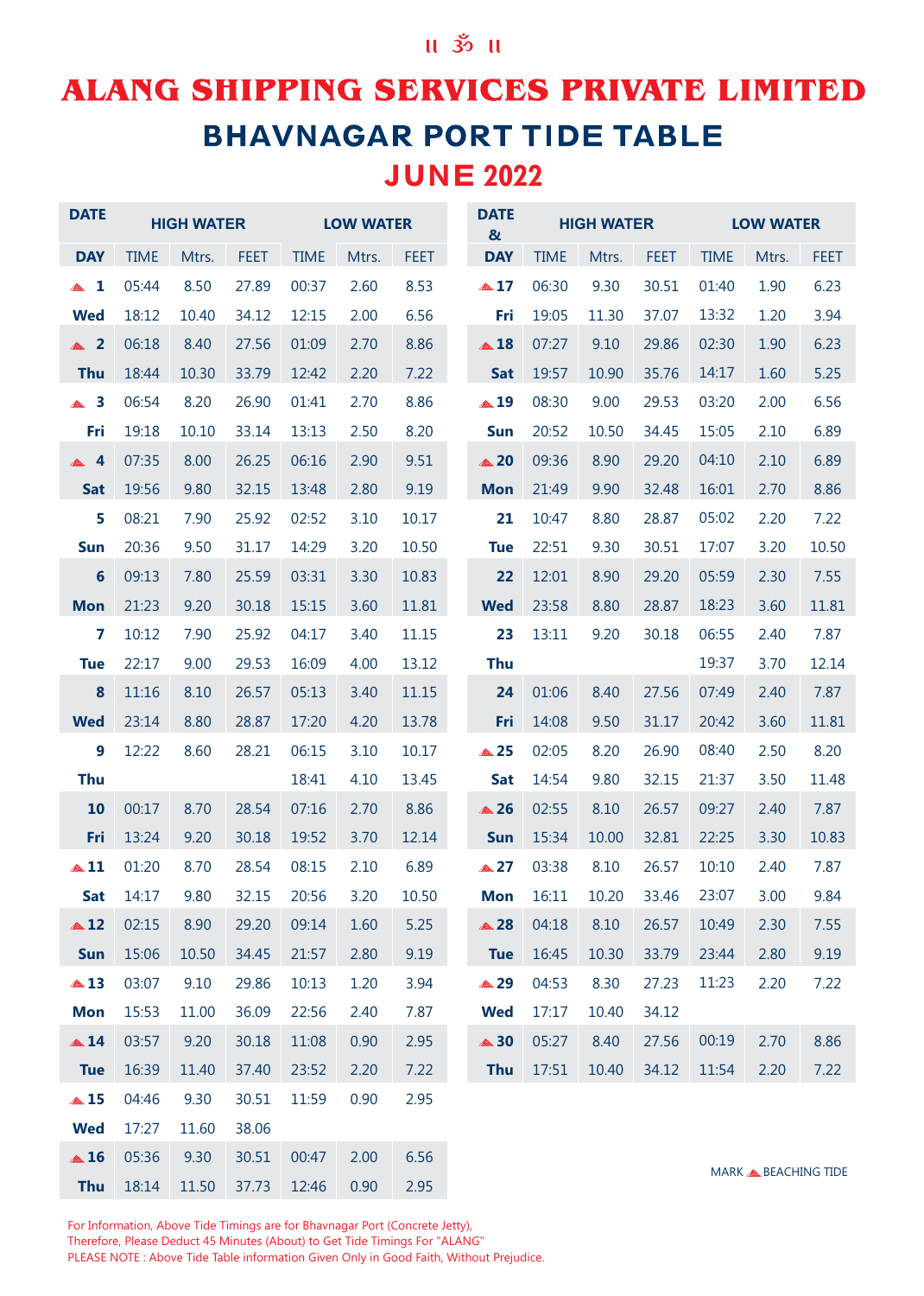### $\parallel$  32  $\parallel$

### **ALANG SHIPPING SERVICES PRIVATE LIMITED BHAVNAGAR PORT TIDE TABLE** JULY 2022

| <b>DATE</b><br>$\boldsymbol{\alpha}$ |             | <b>HIGH WATER</b> |             |             | <b>LOW WATER</b> |             | <b>DATE</b><br>$\boldsymbol{\alpha}$ |             | <b>HIGH WATER</b> |             |             | <b>LOW WATER</b>                |             |
|--------------------------------------|-------------|-------------------|-------------|-------------|------------------|-------------|--------------------------------------|-------------|-------------------|-------------|-------------|---------------------------------|-------------|
| <b>DAY</b>                           | <b>TIME</b> | Mtrs.             | <b>FEET</b> | <b>TIME</b> | Mtrs.            | <b>FEET</b> | <b>DAY</b>                           | <b>TIME</b> | Mtrs.             | <b>FEET</b> | <b>TIME</b> | Mtrs.                           | <b>FEET</b> |
| $\blacktriangle$ 1                   | 06:01       | 8.40              | 27.56       | 00:52       | 2.60             | 8.53        | $\triangle 17$                       | 07:16       | 9.60              | 31.50       | 02:20       | 1.60                            | 5.25        |
| Fri                                  | 18:23       | 10.30             | 33.79       | 12:25       | 2.20             | 7.22        | <b>Sun</b>                           | 19:36       | 11.00             | 36.09       | 14:08       | 1.40                            | 4.59        |
| $\triangle$ 2                        | 06:36       | 8.40              | 27.56       | 01:27       | 2.60             | 8.53        | $\triangle$ 18                       | 08:11       | 9.50              | 31.17       | 03:06       | 1.50                            | 4.92        |
| Sat                                  | 18:57       | 10.20             | 33.46       | 12:58       | 2.40             | 7.87        | <b>Mon</b>                           | 20:22       | 10.50             | 34.45       | 14:52       | 1.90                            | 6.23        |
| $\triangle$ 3                        | 07:14       | 8.40              | 27.56       | 02:02       | 2.60             | 8.53        | $\triangle$ 19                       | 09:07       | 9.40              | 30.84       | 03:47       | 1.60                            | 5.25        |
| <b>Sun</b>                           | 19:31       | 10.10             | 33.14       | 13:34       | 2.60             | 8.53        | <b>Tue</b>                           | 21:11       | 9.90              | 32.48       | 15:38       | 2.50                            | 8.20        |
| $\triangle 4$                        | 07:55       | 8.40              | 27.56       | 02:38       | 2.60             | 8.53        | 20                                   | 10:07       | 9.20              | 30.18       | 04:27       | 1.90                            | 6.23        |
| <b>Mon</b>                           | 20:07       | 9.90              | 32.48       | 14:13       | 2.90             | 9.51        | <b>Wed</b>                           | 22:04       | 9.20              | 30.18       | 16:33       | 3.10                            | 10.17       |
| 5                                    | 08:40       | 8.40              | 27.56       | 03:12       | 2.70             | 8.86        | 21                                   | 11:11       | 9.10              | 29.86       | 05:10       | 2.20                            | 7.22        |
| <b>Tue</b>                           | 20:46       | 9.60              | 31.50       | 14:55       | 3.20             | 10.50       | <b>Thu</b>                           | 23:05       | 8.40              | 27.56       | 17:40       | 3.70                            | 12.14       |
| $6\phantom{1}6$                      | 09:28       | 8.50              | 27.89       | 03:47       | 2.70             | 8.86        | 22                                   | 12:22       | 9.10              | 29.86       | 06:01       | 2.60                            | 8.53        |
| <b>Wed</b>                           | 21:30       | 9.30              | 30.51       | 15:42       | 3.50             | 11.48       | Fri                                  |             |                   |             | 18:55       | 4.00                            | 13.12       |
| 7                                    | 10:23       | 8.70              | 28.54       | 04:27       | 2.70             | 8.86        | 23                                   | 00:19       | 7.90              | 25.92       | 06:57       | 3.00                            | 9.84        |
| <b>Thu</b>                           | 22:19       | 8.90              | 29.20       | 16:41       | 3.80             | 12.47       | Sat                                  | 13:27       | 9.20              | 30.18       | 20:10       | 4.00                            | 13.12       |
| 8                                    | 11:26       | 9.00              | 29.53       | 05:16       | 2.60             | 8.53        | 24                                   | 01:30       | 7.60              | 24.93       | 07:53       | 3.10                            | 10.17       |
| Fri                                  | 23:20       | 8.60              | 28.21       | 17:55       | 4.00             | 13.12       | <b>Sun</b>                           | 14:20       | 9.40              | 30.84       | 21:13       | 3.80                            | 12.47       |
| 9                                    | 12:35       | 9.40              | 30.84       | 06:17       | 2.50             | 8.20        | 25                                   | 02:30       | 7.60              | 24.93       | 08:48       | 3.10                            | 10.17       |
| Sat                                  |             |                   |             | 19:15       | 3.80             | 12.47       | <b>Mon</b>                           | 15:06       | 9.70              | 31.82       | 22:05       | 3.40                            | 11.15       |
| $\triangle$ 10                       | 00:31       | 8.40              | 27.56       | 07:26       | 2.20             | 7.22        | $\triangle$ 26                       | 03:20       | 7.70              | 25.26       | 09:39       | 2.90                            | 9.51        |
| <b>Sun</b>                           | 13:42       | 9.90              | 32.48       | 20:28       | 3.40             | 11.15       | <b>Tue</b>                           | 15:48       | 9.90              | 32.48       | 22:49       | 3.10                            | 10.17       |
| $\triangle$ 11                       | 01:44       | 8.40              | 27.56       | 08:34       | 1.80             | 5.91        | $\triangle 27$                       | 04:01       | 8.00              | 26.25       | 10:25       | 2.60                            | 8.53        |
| <b>Mon</b>                           | 14:40       | 10.50             | 34.45       | 21:37       | 3.00             | 9.84        | <b>Wed</b>                           | 16:25       | 10.10             | 33.14       | 23:26       | 2.80                            | 9.19        |
| $\triangle$ 12                       | 02:48       | 8.70              | 28.54       | 09:43       | 1.40             | 4.59        | $\triangle$ 28                       | 04:38       | 8.30              | 27.23       | 11:06       | 2.30                            | 7.55        |
| <b>Tue</b>                           | 15:34       | 11.00             | 36.09       | 22:40       | 2.50             | 8.20        | <b>Thu</b>                           | 16:59       | 10.20             | 33.46       |             |                                 |             |
| $\triangle$ 13                       | 03:44       | 9.00              | 29.53       | 10:48       | 1.10             | 3.61        | ▲ 29                                 | 05:11       | 8.50              | 27.89       | 00:00       | 2.60                            | 8.53        |
| <b>Wed</b>                           | 16:24       | 11.30             | 37.07       | 23:41       | 2.20             | 7.22        | Fri                                  | 17:31       | 10.30             | 33.79       | 11:41       | 2.10                            | 6.89        |
| $\triangle$ 14                       | 04:38       | 9.30              | 30.51       | 11:46       | 1.00             | 3.28        | $\triangle 30$                       | 05:42       | 8.70              | 28.54       | 00:34       | 2.40                            | 7.87        |
| <b>Thu</b>                           | 17:14       | 11.50             | 37.73       |             |                  |             | <b>Sat</b>                           | 18:02       | 10.40             | 34.12       | 12:15       | 1.30                            | 4.27        |
| $\triangle$ 15                       | 05:31       | 9.50              | 31.17       | 00:39       | 1.90             | 6.23        | $\triangle$ 31                       | 06:15       | 8.90              | 29.20       | 01:10       | 2.30                            | 7.55        |
| Fri                                  | 18:02       | 11.50             | 37.73       | 12:38       | 0.90             | 2.95        | <b>Sun</b>                           | 18:31       | 10.30             | 33.79       | 12:49       | 2.10                            | 6.89        |
| $\triangle$ 16                       | 06:23       | 9.60              | 31.50       | 01:31       | 1.70             | 5.58        |                                      |             |                   |             |             | MARK <b>&amp; BEACHING TIDE</b> |             |
| <b>Sat</b>                           | 18:49       | 11.30             | 37.07       | 13:25       | 1.10             | 3.61        |                                      |             |                   |             |             |                                 |             |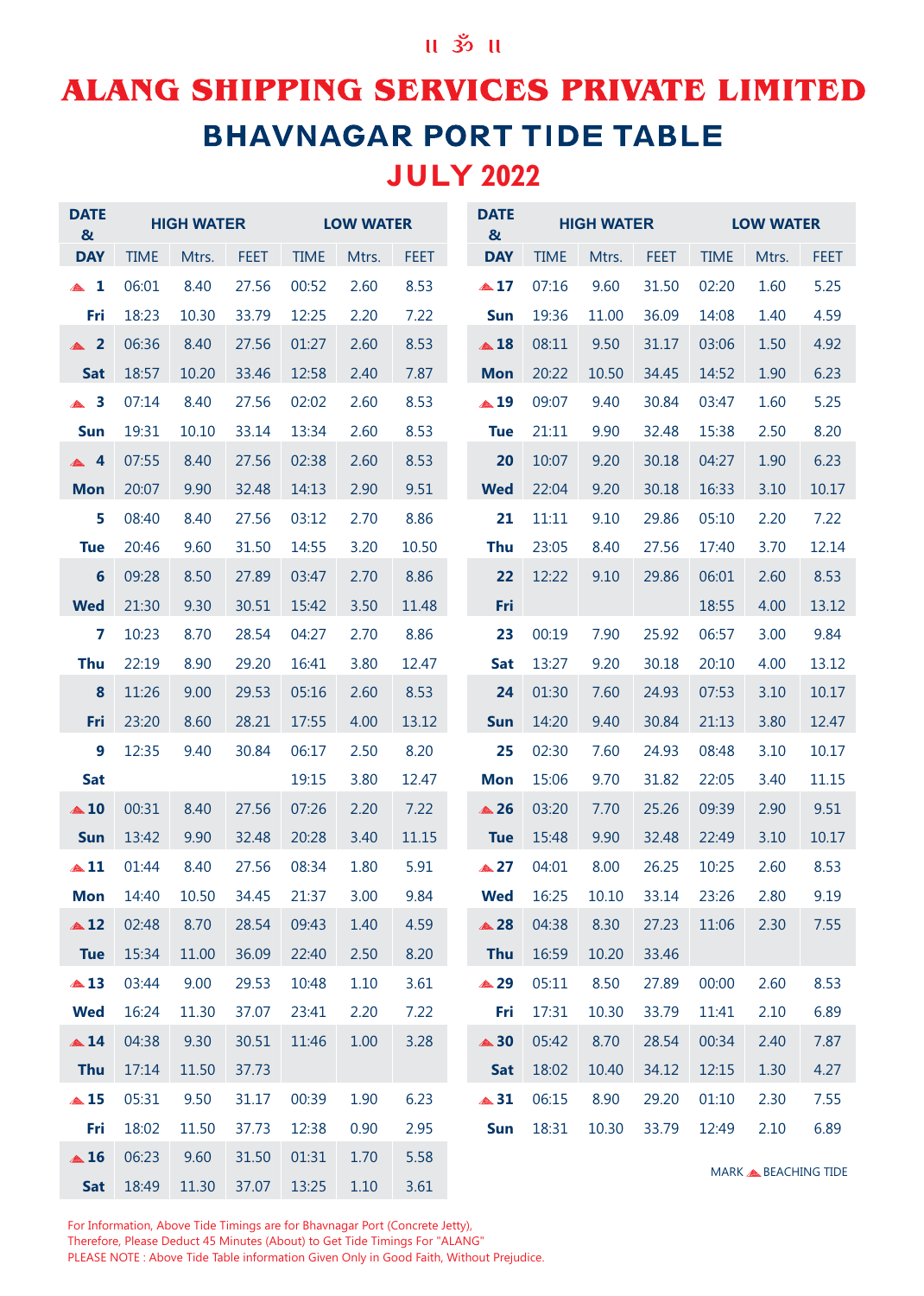## **ALANG SHIPPING SERVICES PRIVATE LIMITED BHAVNAGAR PORT TIDE TABLE** AUGUST 2022

| <b>DATE</b><br>$\boldsymbol{\alpha}$ |             | <b>HIGH WATER</b> |             |             | <b>LOW WATER</b> |             | <b>DATE</b><br>$\boldsymbol{\alpha}$ |             | <b>HIGH WATER</b> |             |             | <b>LOW WATER</b>                |             |
|--------------------------------------|-------------|-------------------|-------------|-------------|------------------|-------------|--------------------------------------|-------------|-------------------|-------------|-------------|---------------------------------|-------------|
| <b>DAY</b>                           | <b>TIME</b> | Mtrs.             | <b>FEET</b> | <b>TIME</b> | Mtrs.            | <b>FEET</b> | <b>DAY</b>                           | <b>TIME</b> | Mtrs.             | <b>FEET</b> | <b>TIME</b> | Mtrs.                           | <b>FEET</b> |
| $\blacktriangle$ 1                   | 06:49       | 9.00              | 29.53       | 01:44       | 2.20             | 7.22        | $\triangle 17$                       | 08:31       | 9.80              | 32.15       | 03:11       | 1.30                            | 4.27        |
| <b>Mon</b>                           | 19:03       | 10.20             | 33.46       | 13:23       | 2.20             | 7.22        | <b>Wed</b>                           | 20:30       | 9.80              | 32.15       | 15:10       | 2.40                            | 7.87        |
| $\triangle$ 2                        | 07:27       | 9.10              | 29.86       | 02:17       | 2.10             | 6.89        | 18                                   | 09:19       | 9.50              | 31.17       | 03:43       | 1.70                            | 5.58        |
| <b>Tue</b>                           | 19:34       | 10.00             | 32.81       | 14:08       | 2.40             | 7.87        | <b>Thu</b>                           | 21:17       | 8.80              | 28.87       | 15:54       | 3.10                            | 10.17       |
| $\triangle$ 3                        | 08:06       | 9.10              | 29.86       | 02:48       | 2.00             | 6.56        | 19                                   | 10:12       | 9.10              | 29.86       | 04:15       | 2.30                            | 7.55        |
| <b>Wed</b>                           | 20:09       | 9.80              | 32.15       | 14:37       | 2.70             | 8.86        | Fri                                  | 22:11       | 8.10              | 26.57       | 16:50       | 3.70                            | 12.14       |
| 4                                    | 08:49       | 9.20              | 30.18       | 03:19       | 2.00             | 6.56        | 20                                   | 11:19       | 8.80              | 28.87       | 04:57       | 3.00                            | 9.84        |
| <b>Thu</b>                           | 20:49       | 9.30              | 30.51       | 15:18       | 3.00             | 9.84        | <b>Sat</b>                           | 23:28       | 7.40              | 24.28       | 18:06       | 4.20                            | 13.78       |
| 5                                    | 09:39       | 9.20              | 30.18       | 03:52       | 2.10             | 6.89        | 21                                   | 12:35       | 8.80              | 28.87       | 05:54       | 3.60                            | 11.81       |
| Fri                                  | 21:37       | 8.80              | 28.87       | 16:11       | 3.40             | 11.15       | <b>Sun</b>                           |             |                   |             | 19:35       | 4.20                            | 13.78       |
| 6                                    | 10:40       | 9.30              | 30.51       | 04:34       | 2.20             | 7.22        | 22                                   | 00:57       | 7.20              | 23.62       | 07:07       | 3.80                            | 12.47       |
| <b>Sat</b>                           | 22:39       | 8.30              | 27.23       | 17:20       | 3.80             | 12.47       | <b>Mon</b>                           | 13:43       | 8.90              | 29.20       | 20:48       | 3.90                            | 12.80       |
| 7                                    | 11:57       | 9.40              | 30.84       | 05:33       | 2.40             | 7.87        | 23                                   | 02:08       | 7.30              | 23.95       | 08:18       | 3.70                            | 12.14       |
| <b>Sun</b>                           |             |                   |             | 18:47       | 3.80             | 12.47       | <b>Tue</b>                           | 14:39       | 9.20              | 30.18       | 21:42       | 3.40                            | 11.15       |
| $\triangle$ 8                        | 00:04       | 8.00              | 26.25       | 06:48       | 2.40             | 7.87        | 24                                   | 03:00       | 7.70              | 25.26       | 09:15       | 3.30                            | 10.83       |
| <b>Mon</b>                           | 13:16       | 9.80              | 32.15       | 20:11       | 3.50             | 11.48       | <b>Wed</b>                           | 15:24       | 9.50              | 31.17       | 22:24       | 3.00                            | 9.84        |
| ▲ 9                                  | 01:33       | 8.00              | 26.25       | 08:10       | 2.20             | 7.22        | $\triangle$ 25                       | 03:43       | 8.10              | 26.57       | 10:06       | 2.80                            | 9.19        |
| <b>Tue</b>                           | 14:24       | 10.30             | 33.79       | 21:27       | 3.00             | 9.84        | <b>Thu</b>                           | 16:03       | 9.80              | 32.15       | 23:01       | 2.60                            | 8.53        |
| $\triangle$ 10                       | 02:43       | 8.40              | 27.56       | 09:27       | 1.80             | 5.91        | $\triangle$ 26                       | 04:19       | 8.50              | 27.89       | 10:49       | 2.30                            | 7.55        |
| <b>Wed</b>                           | 15:23       | 10.70             | 35.10       | 22:32       | 2.40             | 7.87        | Fri                                  | 16:36       | 10.10             | 33.14       | 23:35       | 2.30                            | 7.55        |
| $\triangle$ 11                       | 03:42       | 9.00              | 29.53       | 10:38       | 1.30             | 4.27        | $\triangle 27$                       | 04:49       | 8.90              | 29.20       | 11:27       | 2.00                            | 6.56        |
| <b>Thu</b>                           | 16:15       | 11.10             | 36.42       | 23:31       | 1.90             | 6.23        | <b>Sat</b>                           | 17:07       | 10.20             | 33.46       |             |                                 |             |
| $\triangle$ 12                       | 04:36       | 9.50              | 31.17       | 11:37       | 1.00             | 3.28        | $\triangle$ 28                       | 05:19       | 9.30              | 30.51       | 00:10       | 2.00                            | 6.56        |
| Fri                                  | 17:02       | 11.30             | 37.07       |             |                  |             | Sun                                  | 17:33       | 10.30             | 33.79       | 12:02       | 1.80                            | 5.91        |
| $\triangle$ 13                       | 05:25       | 9.80              | 32.15       | 00:25       | 1.50             | 4.92        | ▲ 29                                 | 05:50       | 9.50              | 31.17       | 00:45       | 1.80                            | 5.91        |
| <b>Sat</b>                           | 17:46       | 11.30             | 37.07       | 12:29       | 0.90             | 2.95        | <b>Mon</b>                           | 18:02       | 10.30             | 33.79       | 12:36       | 1.80                            | 5.91        |
| $\triangle$ 14                       | 06:12       | 10.10             | 33.14       | 01:15       | 1.30             | 4.27        | $\triangle$ 30                       | 06:22       | 9.70              | 31.82       | 01:18       | 1.60                            | 5.25        |
| Sun                                  | 18:28       | 11.20             | 36.74       | 13:14       | 1.00             | 3.28        | <b>Tue</b>                           | 18:31       | 10.20             | 33.46       | 13:10       | 1.90                            | 6.23        |
| $\triangle$ 15                       | 06:58       | 10.10             | 33.14       | 02:00       | 1.20             | 3.94        | $\triangle$ 31                       | 06:57       | 9.80              | 32.15       | 01:50       | 1.50                            | 4.92        |
| <b>Mon</b>                           | 19:08       | 10.80             | 35.43       | 13:53       | 1.30             | 4.27        | <b>Wed</b>                           | 19:01       | 10.00             | 32.81       | 13:43       | 2.00                            | 6.56        |
| $\triangle$ 16                       | 07:45       | 10.00             | 32.81       | 02:38       | 1.20             | 3.94        |                                      |             |                   |             |             | MARK <b>&amp; BEACHING TIDE</b> |             |
| <b>Tue</b>                           | 19:49       | 10.30             | 33.79       | 14:31       | 1.80             | 5.91        |                                      |             |                   |             |             |                                 |             |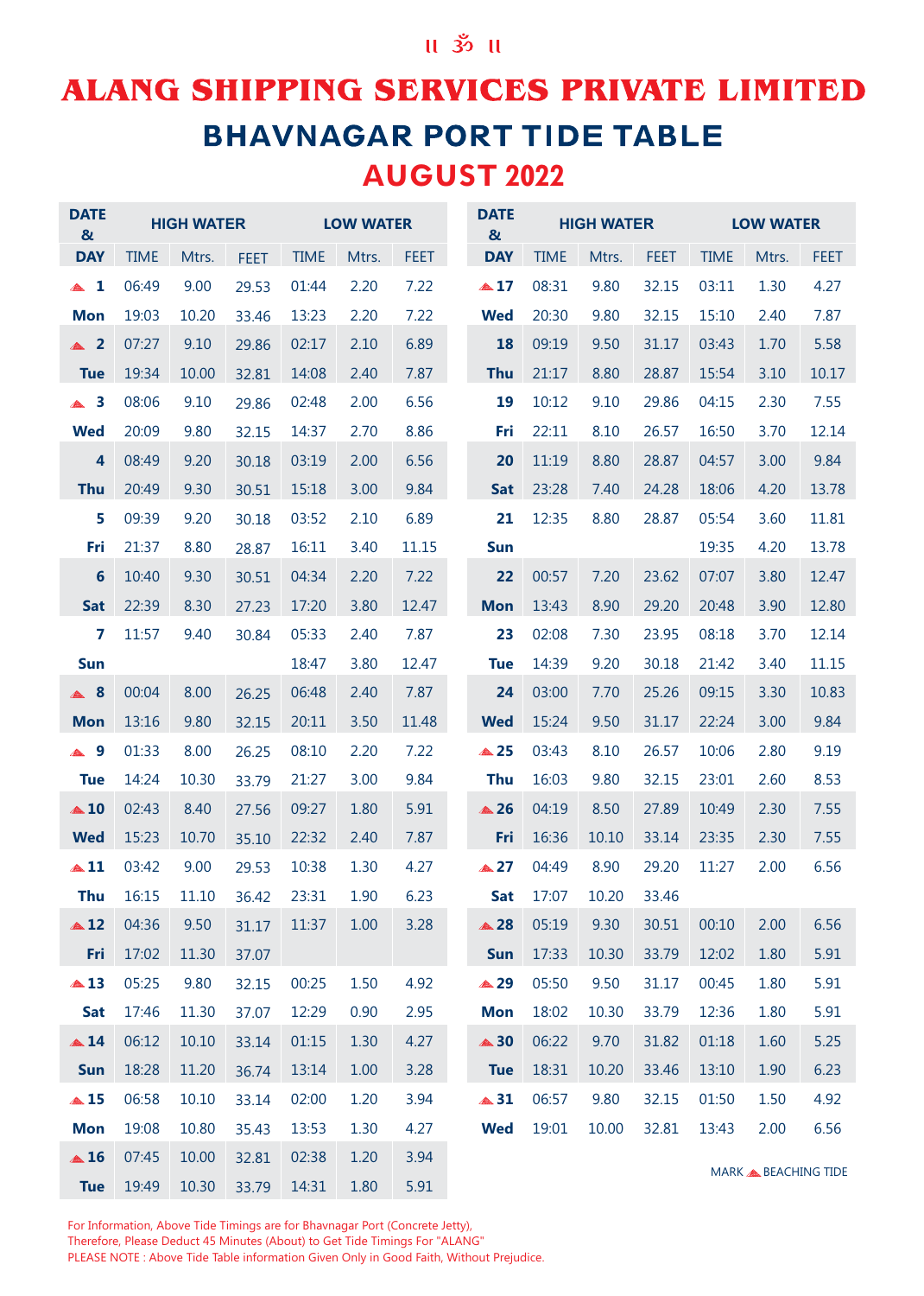### $II$   $35$   $II$

## **ALANG SHIPPING SERVICES PRIVATE LIMITED BHAVNAGAR PORT TIDE TABLE** SEPTEMBER 2022

| <b>DATE</b><br>$\boldsymbol{\alpha}$ |             | <b>HIGH WATER</b> |             |             | <b>LOW WATER</b> |             | <b>DATE</b><br>$\boldsymbol{\alpha}$ |             | <b>HIGH WATER</b> |             |             | <b>LOW WATER</b>                |             |
|--------------------------------------|-------------|-------------------|-------------|-------------|------------------|-------------|--------------------------------------|-------------|-------------------|-------------|-------------|---------------------------------|-------------|
| <b>DAY</b>                           | <b>TIME</b> | Mtrs.             | <b>FEET</b> | <b>TIME</b> | Mtrs.            | <b>FEET</b> | <b>DAY</b>                           | <b>TIME</b> | Mtrs.             | <b>FEET</b> | <b>TIME</b> | Mtrs.                           | <b>FEET</b> |
| $\blacktriangle$ 1                   | 07:35       | 9.90              | 32.48       | 02:21       | 1.40             | 4.59        | 17                                   | 09:15       | 9.20              | 30.18       | 03:19       | 2.50                            | 8.20        |
| <b>Thu</b>                           | 19:35       | 9.60              | 31.50       | 14:20       | 2.30             | 7.55        | <b>Sat</b>                           | 21:26       | 7.70              | 25.26       | 16:01       | 3.60                            | 11.81       |
| $\triangle$ 2                        | 08:17       | 9.80              | 32.15       | 02:50       | 1.50             | 4.92        | 18                                   | 10:11       | 8.80              | 28.87       | 03:53       | 3.20                            | 10.50       |
| Fri                                  | 20:17       | 9.20              | 30.18       | 15:02       | 2.70             | 8.86        | <b>Sun</b>                           | 22:41       | 7.20              | 23.62       | 17:05       | 4.10                            | 13.45       |
| 3                                    | 09:06       | 9.70              | 31.82       | 03:24       | 1.70             | 5.58        | 19                                   | 11:31       | 8.40              | 27.56       | 04:43       | 4.00                            | 13.12       |
| <b>Sat</b>                           | 21:09       | 8.50              | 27.89       | 15:51       | 3.10             | 10.17       | <b>Mon</b>                           |             |                   |             | 18:50       | 4.30                            | 14.11       |
| $\overline{\mathbf{4}}$              | 10:08       | 9.40              | 30.84       | 04:07       | 2.20             | 7.22        | 20                                   | 00:21       | 7.00              | 22.97       | 06:12       | 4.40                            | 14.44       |
| <b>Sun</b>                           | 22:21       | 7.90              | 25.92       | 16:58       | 3.60             | 11.81       | <b>Tue</b>                           | 12:56       | 8.50              | 27.89       | 20:12       | 3.90                            | 12.80       |
| 5                                    | 11:30       | 9.30              | 30.51       | 05:06       | 2.60             | 8.53        | 21                                   | 01:38       | 7.30              | 23.95       | 07:45       | 4.20                            | 13.78       |
| <b>Mon</b>                           |             |                   |             | 18:31       | 3.70             | 12.14       | <b>Wed</b>                           | 14:01       | 8.70              | 28.54       | 21:04       | 3.40                            | 11.15       |
| $6\phantom{1}6$                      | 00:03       | 7.70              | 25.26       | 06:31       | 2.80             | 9.19        | 22                                   | 02:34       | 7.80              | 25.59       | 08:49       | 3.70                            | 12.14       |
| <b>Tue</b>                           | 13:03       | 9.50              | 31.17       | 20:05       | 3.30             | 10.83       | <b>Thu</b>                           | 14:52       | 9.10              | 29.86       | 21:46       | 2.90                            | 9.51        |
| $\blacktriangle$ 7                   | 01:35       | 8.00              | 26.25       | 08:05       | 2.50             | 8.20        | 23                                   | 03:17       | 8.30              | 27.23       | 09:40       | 3.00                            | 9.84        |
| <b>Wed</b>                           | 14:16       | 9.90              | 32.48       | 21:20       | 2.70             | 8.86        | Fri                                  | 15:32       | 9.50              | 31.17       | 22:25       | 2.40                            | 7.87        |
| $\triangle$ 8                        | 02:45       | 8.60              | 28.21       | 09:23       | 2.00             | 6.56        | 24                                   | 03:52       | 8.90              | 29.20       | 10:22       | 2.40                            | 7.87        |
| <b>Thu</b>                           | 15:14       | 10.40             | 34.12       | 22:22       | 2.00             | 6.56        | <b>Sat</b>                           | 16:05       | 9.80              | 32.16       | 23:01       | 2.00                            | 6.56        |
| ▲ 9                                  | 03:41       | 9.20              | 30.18       | 10:28       | 1.40             | 4.59        | $\triangle$ 25                       | 04:23       | 9.40              | 30.84       | 11:03       | 2.00                            | 6.56        |
| Fri                                  | 16:04       | 10.80             | 35.43       | 23:16       | 1.50             | 4.92        | <b>Sun</b>                           | 16:35       | 10.00             | 32.81       | 23:38       | 1.60                            | 5.25        |
| $\triangle$ 10                       | 04:31       | 9.80              | 32.15       | 11:24       | 1.10             | 3.61        | $\triangle$ 26                       | 04:52       | 9.80              | 32.15       | 11:41       | 1.70                            | 5.58        |
| <b>Sat</b>                           | 16:47       | 10.90             | 35.76       |             |                  |             | <b>Mon</b>                           | 17:02       | 10.10             | 33.14       |             |                                 |             |
| $\triangle$ 11                       | 05:14       | 10.30             | 33.79       | 00:04       | 1.10             | 3.61        | $\triangle 27$                       | 05:24       | 10.10             | 33.14       | 00:14       | 1.30                            | 4.27        |
| Sun                                  | 17:25       | 10.90             | 35.76       | 12:13       | 0.90             | 2.95        | <b>Tue</b>                           | 17:30       | 10.10             | 33.14       | 12:19       | 1.60                            | 5.25        |
| $\triangle$ 12                       | 05:56       | 10.50             | 34.45       | 00:49       | 0.90             | 2.95        | $\triangle$ 28                       | 05:56       | 10.40             | 34.12       | 00:49       | 1.10                            | 3.61        |
| <b>Mon</b>                           | 18:02       | 10.70             | 35.10       | 12:55       | 1.00             | 3.28        | <b>Wed</b>                           | 17:59       | 9.90              | 32.48       | 12:55       | 1.70                            | 5.58        |
| $\triangle$ 13                       | 06:35       | 10.50             | 34.45       | 01:27       | 0.90             | 2.95        | ▲ 29                                 | 06:32       | 10.50             | 34.45       | 01:21       | 1.00                            | 3.28        |
| <b>Tue</b>                           | 18:39       | 10.30             | 33.79       | 13:33       | 1.30             | 4.27        | <b>Thu</b>                           | 18:32       | 9.70              | 31.82       | 13:31       | 1.80                            | 5.91        |
| $\triangle$ 14                       | 07:14       | 10.40             | 34.12       | 01:59       | 1.00             | 3.28        | $\triangle$ 30                       | 07:10       | 10.50             | 34.45       | 01:52       | 1.10                            | 3.61        |
| <b>Wed</b>                           | 19:14       | 9.80              | 32.15       | 14:07       | 1.80             | 5.91        | Fri                                  | 19:11       | 9.30              | 30.51       | 14:06       | 2.00                            | 6.56        |
| $\triangle$ 15                       | 07:53       | 10.10             | 33.14       | 02:28       | 1.30             | 4.27        |                                      |             |                   |             |             |                                 |             |
| <b>Thu</b>                           | 19:52       | 9.10              | 29.86       | 14:41       | 2.30             | 7.55        |                                      |             |                   |             |             |                                 |             |
| 16                                   | 08:31       | 9.70              | 31.82       | 02:53       | 1.80             | 5.91        |                                      |             |                   |             |             |                                 |             |
| Fri                                  | 20:34       | 8.40              | 27.56       | 15:17       | 2.90             | 9.51        |                                      |             |                   |             |             | MARK <b>&amp; BEACHING TIDE</b> |             |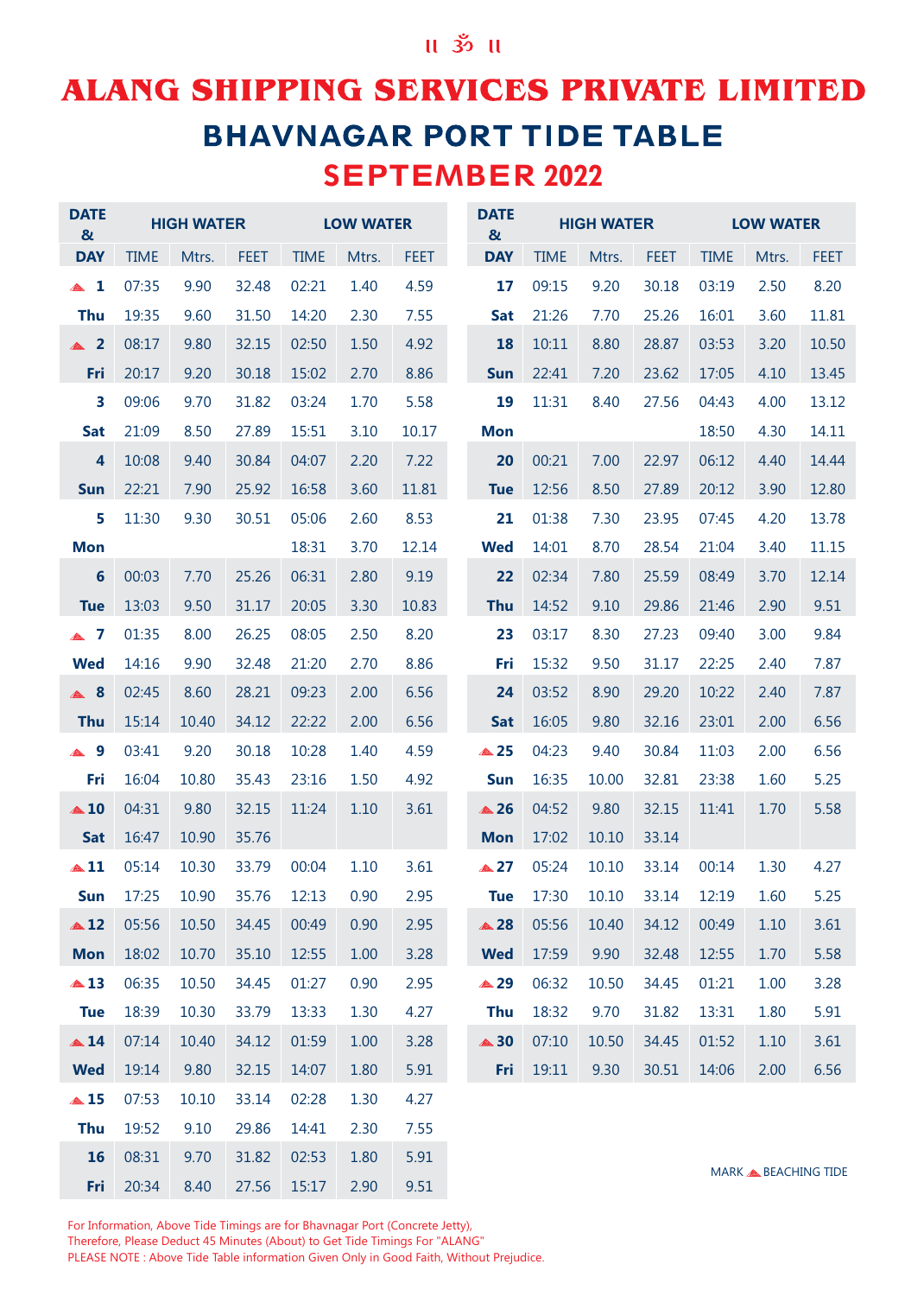## **ALANG SHIPPING SERVICES PRIVATE LIMITED BHAVNAGAR PORT TIDE TABLE** OCTOBER 2022

| <b>DATE</b>             |             | <b>HIGH WATER</b> |             |             | <b>LOW WATER</b> |             | <b>DATE</b><br>$\boldsymbol{\alpha}$ |             | <b>HIGH WATER</b> |             |             | <b>LOW WATER</b>                |             |
|-------------------------|-------------|-------------------|-------------|-------------|------------------|-------------|--------------------------------------|-------------|-------------------|-------------|-------------|---------------------------------|-------------|
| <b>DAY</b>              | <b>TIME</b> | Mtrs.             | <b>FEET</b> | <b>TIME</b> | Mtrs.            | <b>FEET</b> | <b>DAY</b>                           | <b>TIME</b> | Mtrs.             | <b>FEET</b> | <b>TIME</b> | Mtrs.                           | <b>FEET</b> |
| $\blacktriangle$ 1      | 07:53       | 10.30             | 33.79       | 02:26       | 1.30             | 4.27        | 17                                   | 09:18       | 8.90              | 29.20       | 03:05       | 3.40                            | 11.15       |
| <b>Sat</b>              | 19:59       | 8.80              | 28.88       | 14:50       | 2.40             | 7.87        | <b>Mon</b>                           | 22:00       | 7.20              | 23.62       | 16:08       | 3.80                            | 12.47       |
| $\triangle$ 2           | 08:45       | 10.00             | 32.81       | 03:03       | 1.70             | 5.58        | 18                                   | 10:23       | 8.40              | 27.56       | 03:52       | 4.10                            | 13.45       |
| <b>Sun</b>              | 21:01       | 8.20              | 26.90       | 15:42       | 2.90             | 9.51        | <b>Tue</b>                           | 23:32       | 7.10              | 23.29       | 17:37       | 4.20                            | 13.78       |
| $\overline{\mathbf{3}}$ | 09:50       | 9.50              | 31.17       | 03:50       | 2.30             | 7.55        | 19                                   | 11:50       | 8.20              | 26.90       | 05:07       | 4.60                            | 15.09       |
| <b>Mon</b>              | 22:26       | 7.70              | 25.26       | 16:49       | 3.40             | 11.15       | <b>Wed</b>                           |             |                   |             | 19:15       | 4.00                            | 13.12       |
| 4                       | 11:17       | 9.20              | 30.18       | 04:56       | 2.90             | 9.51        | 20                                   | 00:55       | 7.40              | 24.28       | 06:59       | 4.50                            | 14.76       |
| <b>Tue</b>              |             |                   |             | 18:25       | 3.50             | 11.48       | <b>Thu</b>                           | 13:07       | 8.40              | 27.56       | 20:10       | 3.50                            | 11.48       |
| 5                       | 00:12       | 7.70              | 25.26       | 06:31       | 3.10             | 10.17       | 21                                   | 01:55       | 7.90              | 25.92       | 08:10       | 4.00                            | 13.12       |
| <b>Wed</b>              | 12:52       | 9.30              | 30.51       | 19:57       | 3.00             | 9.84        | Fri                                  | 14:05       | 8.70              | 28.54       | 20:55       | 2.90                            | 9.51        |
| 6                       | 01:41       | 8.20              | 26.90       | 08:06       | 2.80             | 9.19        | 22                                   | 02:41       | 8.50              | 27.89       | 09:01       | 3.30                            | 10.83       |
| <b>Thu</b>              | 14:05       | 9.60              | 31.50       | 21:04       | 2.30             | 7.55        | <b>Sat</b>                           | 14:49       | 9.00              | 29.53       | 21:35       | 2.30                            | 7.55        |
| $\blacktriangle$ 7      | 02:43       | 8.90              | 29.20       | 09:15       | 2.20             | 7.22        | 23                                   | 03:19       | 9.20              | 30.18       | 09:47       | 2.70                            | 8.86        |
| <b>Fro</b>              | 15:01       | 10.00             | 32.81       | 22:00       | 1.70             | 5.58        | <b>Sun</b>                           | 15:25       | 9.30              | 30.51       | 22:19       | 1.60                            | 5.25        |
| $\triangle$ 8           | 03:34       | 9.60              | 31.50       | 10:13       | 1.70             | 5.58        | 24                                   | 03:52       | 9.70              | 31.82       | 10:31       | 2.20                            | 7.22        |
| <b>Sat</b>              | 15:46       | 10.20             | 33.46       | 22:51       | 1.20             | 3.94        | <b>Mon</b>                           | 15:58       | 9.60              | 31.50       | 23:00       | 1.30                            | 4.27        |
| ▲ 9                     | 04:18       | 10.20             | 33.46       | 11:05       | 1.40             | 4.59        | ▲ 25                                 | 04:24       | 10.30             | 33.79       | 11:15       | 1.90                            | 6.23        |
| <b>Sun</b>              | 16:25       | 10.30             | 33.79       | 23:36       | 0.90             | 2.95        | <b>Tue</b>                           | 16:29       | 9.70              | 31.82       | 23:40       | 1.00                            | 3.28        |
| $\triangle$ 10          | 04:57       | 10.60             | 34.78       | 11:51       | 1.30             | 4.27        | $\triangle$ 26                       | 04:58       | 10.70             | 35.10       | 11:58       | 1.70                            | 5.58        |
| <b>Mon</b>              | 17:01       | 10.20             | 33.46       |             |                  |             | <b>Wed</b>                           | 17:00       | 9.70              | 31.82       |             |                                 |             |
| $\triangle 11$          | 05:34       | 10.80             | 35.43       | 00:16       | 0.90             | 2.95        | $\triangle$ 27                       | 05:23       | 10.90             | 35.76       | 00:17       | 0.80                            | 2.62        |
| <b>Tue</b>              | 17:36       | 10.00             | 32.81       | 12:30       | 1.40             | 4.59        | <b>Thu</b>                           | 17:34       | 9.60              | 31.50       | 12:39       | 1.70                            | 5.58        |
| $\triangle$ 12          | 06:10       | 10.80             | 35.43       | 00:48       | 0.90             | 2.95        | $\triangle$ 28                       | 06:11       | 11.00             | 36.09       | 00:53       | 0.80                            | 2.62        |
| <b>Wed</b>              | 18:10       | 9.60              | 31.50       | 13:07       | 1.60             | 5.25        | Fri                                  | 18:14       | 9.30              | 30.51       | 13:21       | 1.70                            | 5.58        |
| $\triangle$ 13          | 06:43       | 10.60             | 34.78       | 01:16       | 1.10             | 3.61        | ▲ 29                                 | 06:53       | 10.90             | 35.76       | 01:28       | 1.00                            | 3.28        |
| <b>Thu</b>              | 18:43       | 9.20              | 30.18       | 13:41       | 1.90             | 6.23        | <b>Sat</b>                           | 19:02       | 9.00              | 29.53       | 14:03       | 1.90                            | 6.23        |
| $\triangle$ 14          | 07:16       | 10.30             | 33.79       | 01:41       | 1.50             | 4.92        | $\triangle$ 30                       | 07:40       | 10.60             | 34.78       | 02:06       | 1.30                            | 4.27        |
| Fri                     | 19:20       | 8.70              | 28.54       | 14:12       | 2.30             | 7.55        | <b>Sun</b>                           | 19:58       | 8.50              | 27.89       | 14:48       | 2.30                            | 7.55        |
| $\triangle$ 15          | 07:50       | 9.90              | 32.48       | 02:04       | 2.00             | 6.56        | $\triangle$ 31                       | 08:35       | 10.10             | 33.14       | 02:49       | 1.90                            | 6.23        |
| Sat                     | 20:01       | 8.10              | 26.57       | 14:44       | 2.80             | 9.19        | <b>Mon</b>                           | 21:08       | 8.10              | 26.57       | 15:40       | 2.70                            | 8.86        |
| 16                      | 08:29       | 9.40              | 30.84       | 02:31       | 2.60             | 8.53        |                                      |             |                   |             |             | MARK <b>&amp; BEACHING TIDE</b> |             |
| Sun                     | 20:52       | 7.60              | 24.93       | 15:19       | 3.30             | 10.83       |                                      |             |                   |             |             |                                 |             |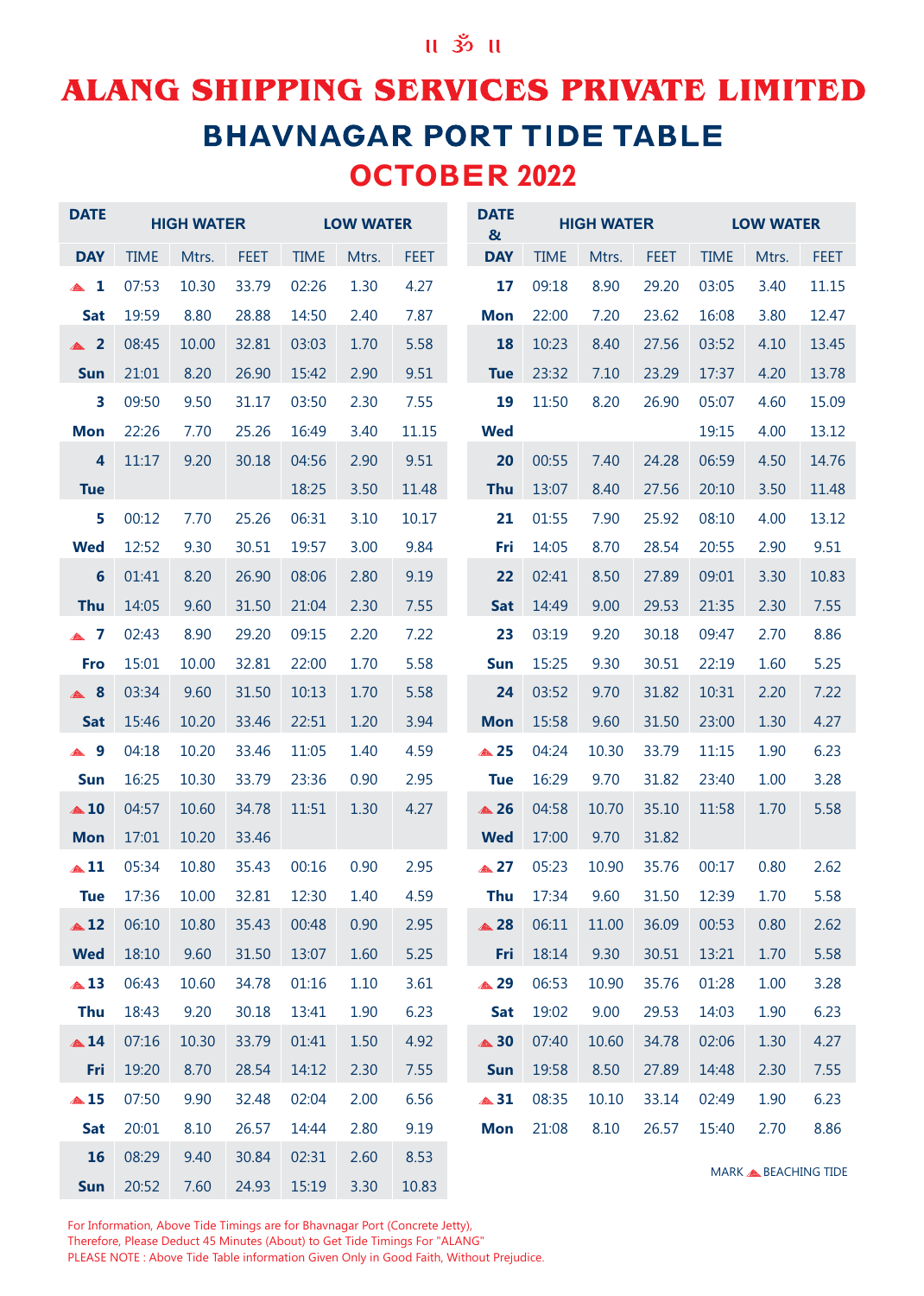## **ALANG SHIPPING SERVICES PRIVATE LIMITED BHAVNAGAR PORT TIDE TABLE** NOVEMBER 2022

| <b>DATE</b><br>$\boldsymbol{\alpha}$ |             | <b>HIGH WATER</b> |             |             | <b>LOW WATER</b> |             | <b>DATE</b><br>$\boldsymbol{\alpha}$ |             | <b>HIGH WATER</b> |             |             | <b>LOW WATER</b>                |             |
|--------------------------------------|-------------|-------------------|-------------|-------------|------------------|-------------|--------------------------------------|-------------|-------------------|-------------|-------------|---------------------------------|-------------|
| <b>DAY</b>                           | <b>TIME</b> | Mtrs.             | <b>FEET</b> | <b>TIME</b> | Mtrs.            | <b>FEET</b> | <b>DAY</b>                           | <b>TIME</b> | Mtrs.             | <b>FEET</b> | <b>TIME</b> | Mtrs.                           | <b>FEET</b> |
| 1                                    | 09:41       | 9.60              | 31.50       | 03:42       | 2.50             | 8.20        | 17                                   | 10:38       | 8.30              | 27.23       | 04:19       | 4.40                            | 14.44       |
| <b>Tue</b>                           | 22:35       | 7.90              | 25.92       | 16:47       | 3.00             | 9.84        | <b>Thu</b>                           | 23:54       | 7.50              | 24.61       | 17:48       | 3.80                            | 12.47       |
| $\overline{2}$                       | 11:04       | 9.20              | 30.18       | 04:54       | 3.10             | 10.17       | 18                                   | 11:51       | 8.20              | 26.90       | 05:49       | 4.60                            | 15.09       |
| <b>Wed</b>                           |             |                   |             | 18:14       | 3.00             | 9.84        | Fri                                  |             |                   |             | 18:56       | 3.50                            | 11.48       |
| $\overline{\mathbf{3}}$              | 00:11       | 8.10              | 26.57       | 06:30       | 3.30             | 10.83       | 19                                   | 01:02       | 8.00              | 26.25       | 07:14       | 4.30                            | 14.11       |
| <b>Thu</b>                           | 12:32       | 9.10              | 29.86       | 19:34       | 2.60             | 8.53        | <b>Sat</b>                           | 12:59       | 8.30              | 27.23       | 19:50       | 3.00                            | 9.84        |
| $\overline{4}$                       | 01:32       | 8.60              | 28.21       | 07:55       | 2.90             | 9.51        | 20                                   | 01:56       | 8.60              | 28.21       | 08:14       | 3.70                            | 12.14       |
| Fri                                  | 13:44       | 9.20              | 30.18       | 20:35       | 2.00             | 6.56        | <b>Sun</b>                           | 13:54       | 8.50              | 27.89       | 20:40       | 2.40                            | 7.87        |
| 5                                    | 02:32       | 9.30              | 30.51       | 09:01       | 2.50             | 8.20        | 21                                   | 02:40       | 9.30              | 30.51       | 09:07       | 3.10                            | 10.17       |
| Sat                                  | 14:38       | 9.40              | 30.84       | 21:29       | 1.60             | 5.25        | <b>Mon</b>                           | 14:41       | 8.70              | 28.54       | 21:30       | 1.80                            | 5.91        |
| $\triangle$ 6                        | 03:20       | 9.90              | 32.48       | 09:54       | 2.10             | 6.89        | $\triangle$ 22                       | 03:18       | 10.00             | 32.81       | 09:58       | 2.60                            | 8.53        |
| <b>Sun</b>                           | 15:23       | 9.50              | 31.17       | 22:17       | 1.30             | 4.27        | <b>Tue</b>                           | 15:21       | 9.00              | 29.53       | 22:18       | 1.30                            | 4.27        |
| $\blacktriangle$ 7                   | 04:00       | 10.40             | 34.12       | 10:43       | 1.90             | 6.23        | $\triangle$ 23                       | 03:57       | 10.60             | 34.78       | 10:48       | 2.20                            | 7.22        |
| <b>Mon</b>                           | 16:02       | 9.40              | 30.84       | 23:01       | 1.10             | 3.61        | <b>Wed</b>                           | 15:59       | 9.10              | 29.86       | 23:06       | 1.00                            | 3.28        |
| $\triangle$ 8                        | 04:37       | 10.70             | 35.10       | 11:27       | 1.90             | 6.23        | $\triangle$ 24                       | 04:34       | 11.00             | 36.09       | 11:38       | 2.00                            | 6.56        |
| <b>Tue</b>                           | 16:38       | 9.30              | 30.51       | 23:38       | 1.10             | 3.61        | <b>Thu</b>                           | 16:38       | 9.20              | 30.18       | 23:50       | 0.80                            | 2.62        |
| ▲ 9                                  | 05:12       | 10.80             | 35.43       | 12:07       | 1.90             | 6.23        | $\triangle$ 25                       | 05:14       | 11.20             | 36.74       | 12:26       | 1.80                            | 5.91        |
| <b>Wed</b>                           | 17:14       | 9.20              | 30.18       |             |                  |             | Fri                                  | 17:20       | 9.20              | 30.18       |             |                                 |             |
| $\triangle$ 10                       | 05:45       | 10.70             | 35.10       | 00:10       | 1.20             | 3.94        | $\triangle$ 26                       | 05:57       | 11.30             | 37.07       | 00:32       | 0.80                            | 2.62        |
| <b>Thu</b>                           | 17:47       | 8.90              | 29.20       | 12:43       | 2.00             | 6.56        | <b>Sat</b>                           | 18:05       | 9.10              | 29.86       | 13:14       | 1.80                            | 5.91        |
| $\triangle$ 11                       | 06:15       | 10.60             | 34.78       | 00:36       | 1.50             | 4.92        | $\triangle 27$                       | 06:42       | 11.10             | 36.42       | 01:13       | 1.10                            | 3.61        |
| Fri                                  | 18:21       | 8.60              | 28.21       | 13:16       | 2.20             | 7.22        | Sun                                  | 18:59       | 8.90              | 29.20       | 14:01       | 1.90                            | 6.23        |
| $\triangle$ 12                       | 06:47       | 10.30             | 33.79       | 00:59       | 1.80             | 5.91        | $\triangle$ 28                       | 07:33       | 10.80             | 35.43       | 01:56       | 1.40                            | 4.59        |
| Sat                                  | 18:57       | 8.30              | 27.23       | 13:48       | 2.40             | 7.87        | <b>Mon</b>                           | 20:00       | 8.60              | 28.21       | 14:49       | 2.00                            | 6.56        |
| $\triangle$ 13                       | 07:19       | 10.00             | 32.81       | 01:25       | 2.20             | 7.22        | ▲ 29                                 | 08:27       | 10.40             | 34.12       | 02:43       | 1.90                            | 6.23        |
| <b>Sun</b>                           | 19:38       | 8.00              | 26.25       | 14:18       | 2.70             | 8.86        | <b>Tue</b>                           | 21:10       | 8.40              | 27.56       | 15:41       | 2.30                            | 7.55        |
| 14                                   | 07:55       | 9.60              | 31.50       | 01:55       | 2.80             | 9.19        | 30                                   | 09:29       | 9.80              | 32.15       | 03:38       | 2.50                            | 8.20        |
| <b>Mon</b>                           | 20:25       | 7.70              | 25.26       | 14:51       | 3.00             | 9.84        | <b>Wed</b>                           | 22:27       | 8.40              | 27.56       | 16:41       | 2.50                            | 8.20        |
| 15                                   | 08:40       | 9.10              | 29.86       | 02:32       | 3.30             | 10.83       |                                      |             |                   |             |             |                                 |             |
| <b>Tue</b>                           | 21:25       | 7.40              | 24.28       | 15:32       | 3.40             | 11.15       |                                      |             |                   |             |             |                                 |             |
| 16                                   | 09:32       | 8.70              | 28.54       | 03:18       | 3.90             | 12.80       |                                      |             |                   |             |             | MARK <b>&amp; BEACHING TIDE</b> |             |
| <b>Wed</b>                           | 22:36       | 7.30              | 23.95       | 16:28       | 3.80             | 12.47       |                                      |             |                   |             |             |                                 |             |